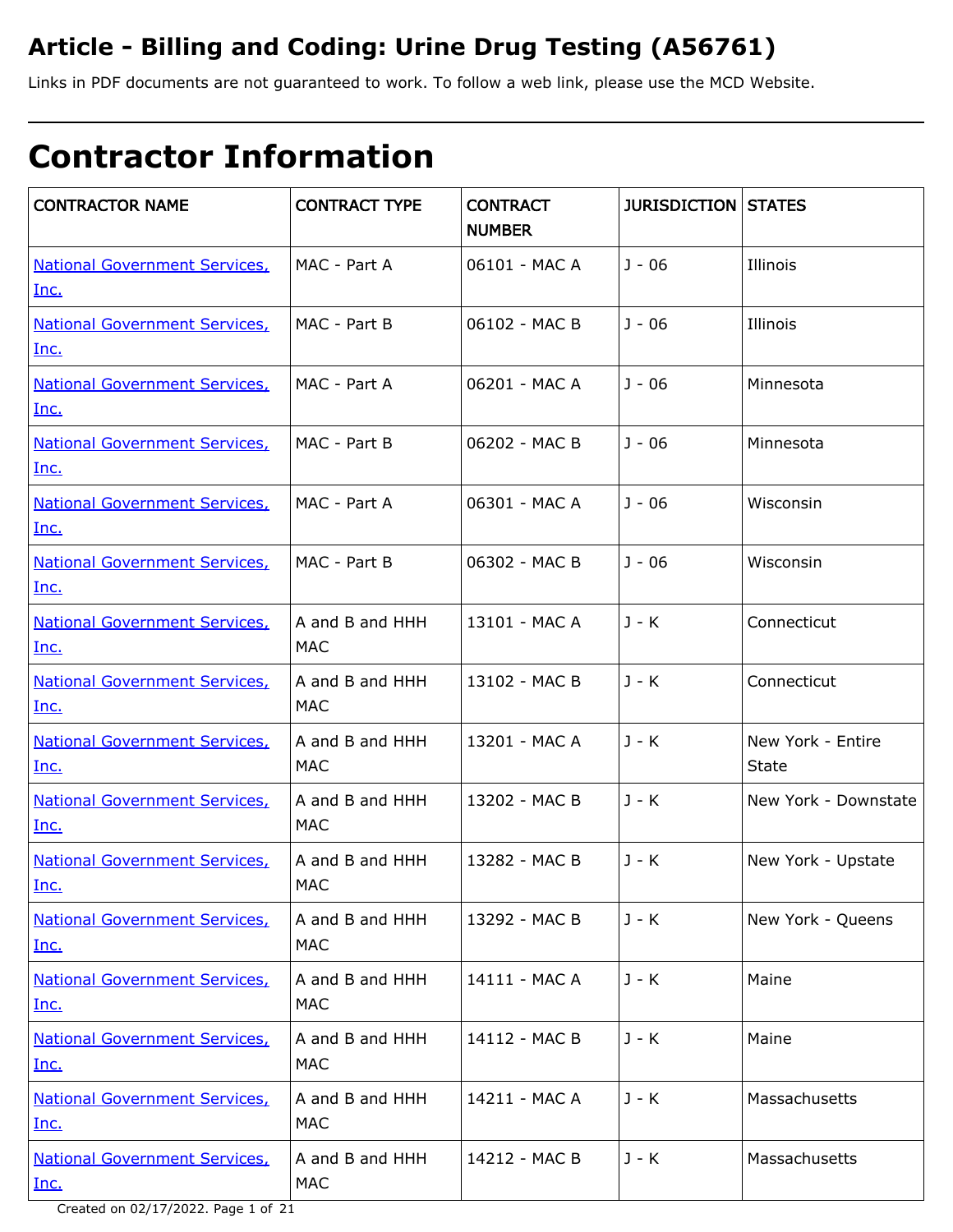| <b>CONTRACTOR NAME</b>                       | <b>CONTRACT TYPE</b>    | <b>CONTRACT</b><br><b>NUMBER</b> | <b>JURISDICTION STATES</b> |               |
|----------------------------------------------|-------------------------|----------------------------------|----------------------------|---------------|
| <b>National Government Services,</b><br>Inc. | A and B and HHH<br>MAC. | 14311 - MAC A                    | $J - K$                    | New Hampshire |
| <b>National Government Services</b><br>Inc.  | A and B and HHH<br>MAC  | 14312 - MAC B                    | $J - K$                    | New Hampshire |
| <b>National Government Services,</b><br>Inc. | A and B and HHH<br>MAC  | 14411 - MAC A                    | $J - K$                    | Rhode Island  |
| <b>National Government Services,</b><br>Inc. | A and B and HHH<br>MAC  | 14412 - MAC B                    | $J - K$                    | Rhode Island  |
| <b>National Government Services,</b><br>Inc. | A and B and HHH<br>MAC  | 14511 - MAC A                    | $J - K$                    | Vermont       |
| <b>National Government Services,</b><br>Inc. | A and B and HHH<br>MAC  | 14512 - MAC B                    | $J - K$                    | Vermont       |

# **Article Information**

# **General Information**

**Article ID**

A56761

### **Article Title**

Billing and Coding: Urine Drug Testing

**Article Type** Billing and Coding

**Original Effective Date** 08/01/2019

**Revision Effective Date** 10/01/2021

**Revision Ending Date** N/A

**Retirement Date** N/A

### **AMA CPT / ADA CDT / AHA NUBC Copyright Statement**

CPT codes, descriptions and other data only are copyright 2021 American Medical Association. All Rights Reserved. Applicable FARS/HHSARS apply.

Fee schedules, relative value units, conversion factors and/or related components are not assigned by the AMA, are not part of CPT, and the AMA is not recommending their use. The AMA does not directly or indirectly practice medicine or dispense medical services. The AMA assumes no liability for data contained or not contained herein.

Current Dental Terminology © 2021 American Dental Association. All rights reserved.

Copyright © 2013 - 2021, the American Hospital Association, Chicago, Illinois. Reproduced by CMS with permission. No portion of the American Hospital Association (AHA) copyrighted materials contained within this publication may be copied without the express written consent of the AHA. AHA copyrighted materials including the UB-04 codes and descriptions may not be removed, copied, or utilized within any software, product, service, solution or derivative work without the written consent of the AHA. If an entity wishes to utilize any AHA materials, please contact the AHA at 312- 893-6816. Making copies or utilizing the content of the UB-04 Manual, including the codes and/or descriptions, for internal purposes, resale and/or to be used in any product or publication; creating any modified or derivative work of the UB-04 Manual and/or codes and descriptions; and/or making any commercial use of UB-04 Manual or any portion thereof, including the codes and/or descriptions, is only authorized with an express license from the American Hospital Association. To license the electronic data file of UB-04 Data Specifications, contact Tim Carlson at (312) 893- 6816. You may also contact us at ub04@aha.org.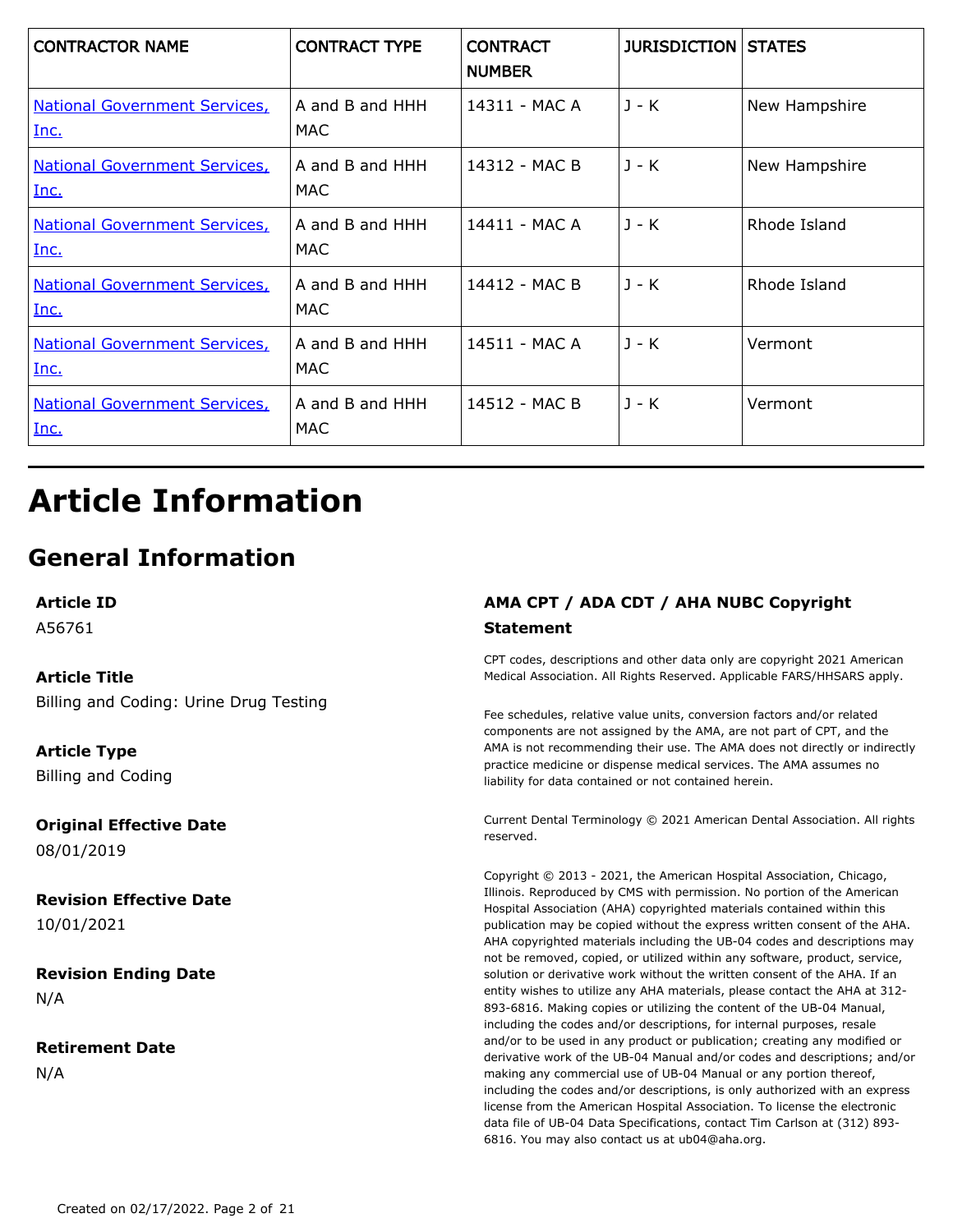## **CMS National Coverage Policy**

N/A

# **Article Guidance**

### **Article Text**

This article contains coding that complements the Local Coverage Determination (LCD) for Urine Drug Testing.

#### **Coding Guidelines:**

Procedure codes may be subject to National Correct Coding Initiative (NCCI) edits or OPPS packaging edits. Refer to NCCI and OPPS requirements prior to billing Medicare.

For services requiring a referring/ordering physician, the name and NPI of the referring/ordering physician must be reported on the claim.

A claim submitted without a valid ICD-10-CM diagnosis code will be returned to the provider as an incomplete claim under Section 1833(e) of the Social Security Act.

The diagnosis code(s) must best describe the patient's condition for which the service was performed. For diagnostic tests, report the result of the test if known; otherwise the symptoms prompting the performance of the test should be reported.

# **Coding Information**

### **CPT/HCPCS Codes**

**Group 1 Paragraph:**

N/A

**Group 1 Codes:** (8 Codes)

| <b>CODE</b> | <b>DESCRIPTION</b>                                                                                                                                                                                                                                                                                            |
|-------------|---------------------------------------------------------------------------------------------------------------------------------------------------------------------------------------------------------------------------------------------------------------------------------------------------------------|
| 80305       | DRUG TEST(S), PRESUMPTIVE, ANY NUMBER OF DRUG CLASSES, ANY NUMBER OF<br>DEVICES OR PROCEDURES; CAPABLE OF BEING READ BY DIRECT OPTICAL<br>OBSERVATION ONLY (EG, UTILIZING IMMUNOASSAY [EG, DIPSTICKS, CUPS,<br>CARDS, OR CARTRIDGES]), INCLUDES SAMPLE VALIDATION WHEN PERFORMED,<br>PER DATE OF SERVICE      |
| 80306       | DRUG TEST(S), PRESUMPTIVE, ANY NUMBER OF DRUG CLASSES, ANY NUMBER OF<br>DEVICES OR PROCEDURES; READ BY INSTRUMENT ASSISTED DIRECT OPTICAL<br>OBSERVATION (EG, UTILIZING IMMUNOASSAY [EG, DIPSTICKS, CUPS, CARDS, OR<br>CARTRIDGES]), INCLUDES SAMPLE VALIDATION WHEN PERFORMED, PER DATE OF<br><b>SERVICE</b> |
| 80307       | DRUG TEST(S), PRESUMPTIVE, ANY NUMBER OF DRUG CLASSES, ANY NUMBER OF                                                                                                                                                                                                                                          |

Created on 02/17/2022. Page 3 of 21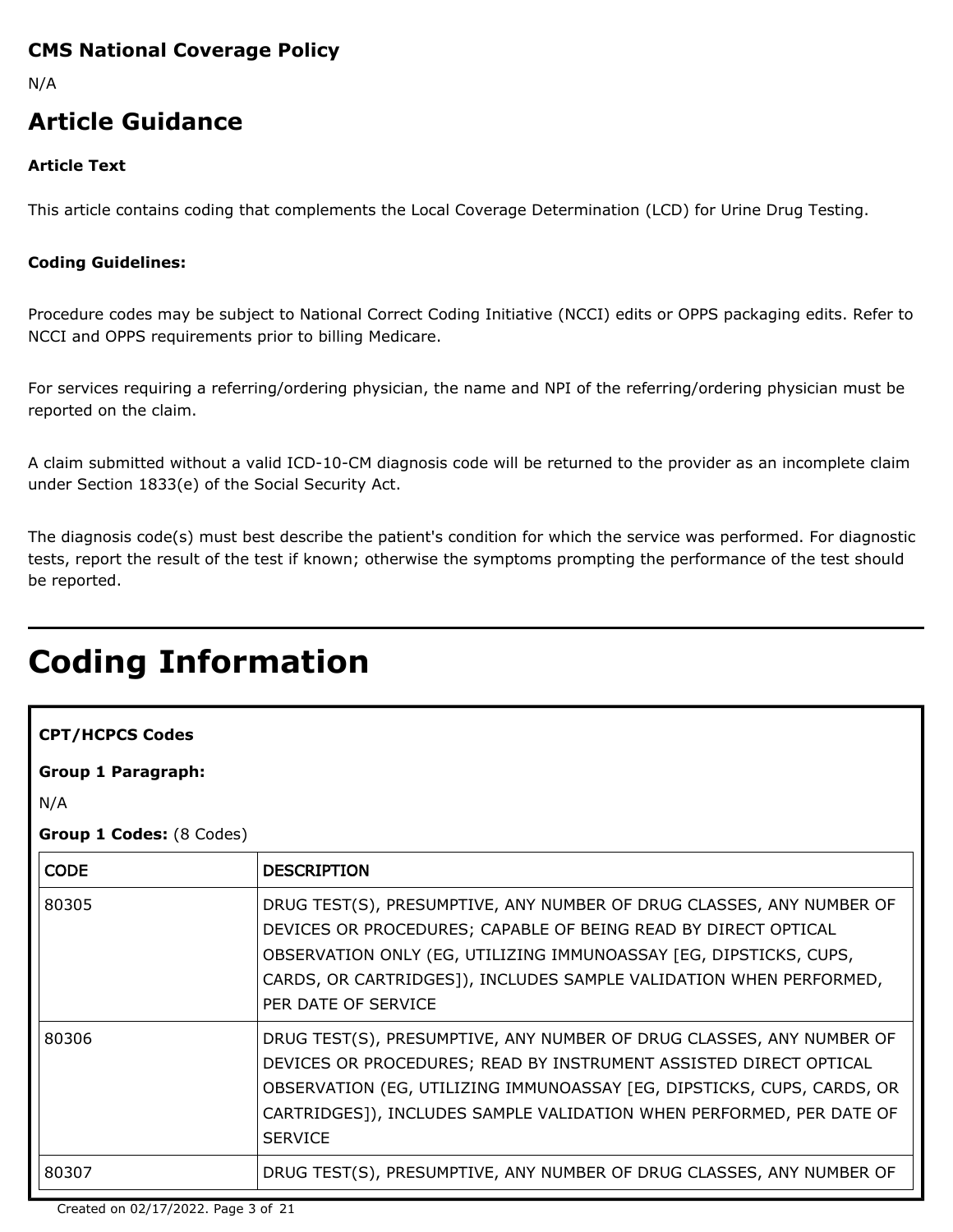| <b>CODE</b> | <b>DESCRIPTION</b>                                                                                                                                                                                                                                                                                                                                                                                                                                                                                                                                                                                                                                                                                                                                                                                                                                                                                                                                        |
|-------------|-----------------------------------------------------------------------------------------------------------------------------------------------------------------------------------------------------------------------------------------------------------------------------------------------------------------------------------------------------------------------------------------------------------------------------------------------------------------------------------------------------------------------------------------------------------------------------------------------------------------------------------------------------------------------------------------------------------------------------------------------------------------------------------------------------------------------------------------------------------------------------------------------------------------------------------------------------------|
|             | DEVICES OR PROCEDURES; BY INSTRUMENT CHEMISTRY ANALYZERS (EG,<br>UTILIZING IMMUNOASSAY [EG, EIA, ELISA, EMIT, FPIA, IA, KIMS, RIA]),<br>CHROMATOGRAPHY (EG, GC, HPLC), AND MASS SPECTROMETRY EITHER WITH OR<br>WITHOUT CHROMATOGRAPHY, (EG, DART, DESI, GC-MS, GC-MS/MS, LC-MS, LC-<br>MS/MS, LDTD, MALDI, TOF) INCLUDES SAMPLE VALIDATION WHEN PERFORMED,<br>PER DATE OF SERVICE                                                                                                                                                                                                                                                                                                                                                                                                                                                                                                                                                                         |
| G0480       | DRUG TEST(S), DEFINITIVE, UTILIZING (1) DRUG IDENTIFICATION METHODS ABLE<br>TO IDENTIFY INDIVIDUAL DRUGS AND DISTINGUISH BETWEEN STRUCTURAL<br>ISOMERS (BUT NOT NECESSARILY STEREOISOMERS), INCLUDING, BUT NOT<br>LIMITED TO GC/MS (ANY TYPE, SINGLE OR TANDEM) AND LC/MS (ANY TYPE,<br>SINGLE OR TANDEM AND EXCLUDING IMMUNOASSAYS (E.G., IA, EIA, ELISA, EMIT,<br>FPIA) AND ENZYMATIC METHODS (E.G., ALCOHOL DEHYDROGENASE)), (2) STABLE<br>ISOTOPE OR OTHER UNIVERSALLY RECOGNIZED INTERNAL STANDARDS IN ALL<br>SAMPLES (E.G., TO CONTROL FOR MATRIX EFFECTS, INTERFERENCES AND<br>VARIATIONS IN SIGNAL STRENGTH), AND (3) METHOD OR DRUG-SPECIFIC<br>CALIBRATION AND MATRIX-MATCHED QUALITY CONTROL MATERIAL (E.G., TO<br>CONTROL FOR INSTRUMENT VARIATIONS AND MASS SPECTRAL DRIFT);<br>QUALITATIVE OR QUANTITATIVE, ALL SOURCES, INCLUDES SPECIMEN VALIDITY<br>TESTING, PER DAY; 1-7 DRUG CLASS(ES), INCLUDING METABOLITE(S) IF<br><b>PERFORMED</b> |
| G0481       | DRUG TEST(S), DEFINITIVE, UTILIZING (1) DRUG IDENTIFICATION METHODS ABLE<br>TO IDENTIFY INDIVIDUAL DRUGS AND DISTINGUISH BETWEEN STRUCTURAL<br>ISOMERS (BUT NOT NECESSARILY STEREOISOMERS), INCLUDING, BUT NOT<br>LIMITED TO GC/MS (ANY TYPE, SINGLE OR TANDEM) AND LC/MS (ANY TYPE,<br>SINGLE OR TANDEM AND EXCLUDING IMMUNOASSAYS (E.G., IA, EIA, ELISA, EMIT,<br>FPIA) AND ENZYMATIC METHODS (E.G., ALCOHOL DEHYDROGENASE)), (2) STABLE<br>ISOTOPE OR OTHER UNIVERSALLY RECOGNIZED INTERNAL STANDARDS IN ALL<br>SAMPLES (E.G., TO CONTROL FOR MATRIX EFFECTS, INTERFERENCES AND<br>VARIATIONS IN SIGNAL STRENGTH), AND (3) METHOD OR DRUG-SPECIFIC<br>CALIBRATION AND MATRIX-MATCHED QUALITY CONTROL MATERIAL (E.G., TO<br>CONTROL FOR INSTRUMENT VARIATIONS AND MASS SPECTRAL DRIFT);<br>QUALITATIVE OR QUANTITATIVE, ALL SOURCES, INCLUDES SPECIMEN VALIDITY<br>TESTING, PER DAY; 8-14 DRUG CLASS(ES), INCLUDING METABOLITE(S) IF<br>PERFORMED       |
| G0482       | DRUG TEST(S), DEFINITIVE, UTILIZING (1) DRUG IDENTIFICATION METHODS ABLE<br>TO IDENTIFY INDIVIDUAL DRUGS AND DISTINGUISH BETWEEN STRUCTURAL<br>ISOMERS (BUT NOT NECESSARILY STEREOISOMERS), INCLUDING, BUT NOT<br>LIMITED TO GC/MS (ANY TYPE, SINGLE OR TANDEM) AND LC/MS (ANY TYPE,<br>SINGLE OR TANDEM AND EXCLUDING IMMUNOASSAYS (E.G., IA, EIA, ELISA, EMIT,<br>FPIA) AND ENZYMATIC METHODS (E.G., ALCOHOL DEHYDROGENASE)), (2) STABLE<br>ISOTOPE OR OTHER UNIVERSALLY RECOGNIZED INTERNAL STANDARDS IN ALL<br>SAMPLES (E.G., TO CONTROL FOR MATRIX EFFECTS, INTERFERENCES AND<br>VARIATIONS IN SIGNAL STRENGTH), AND (3) METHOD OR DRUG-SPECIFIC                                                                                                                                                                                                                                                                                                     |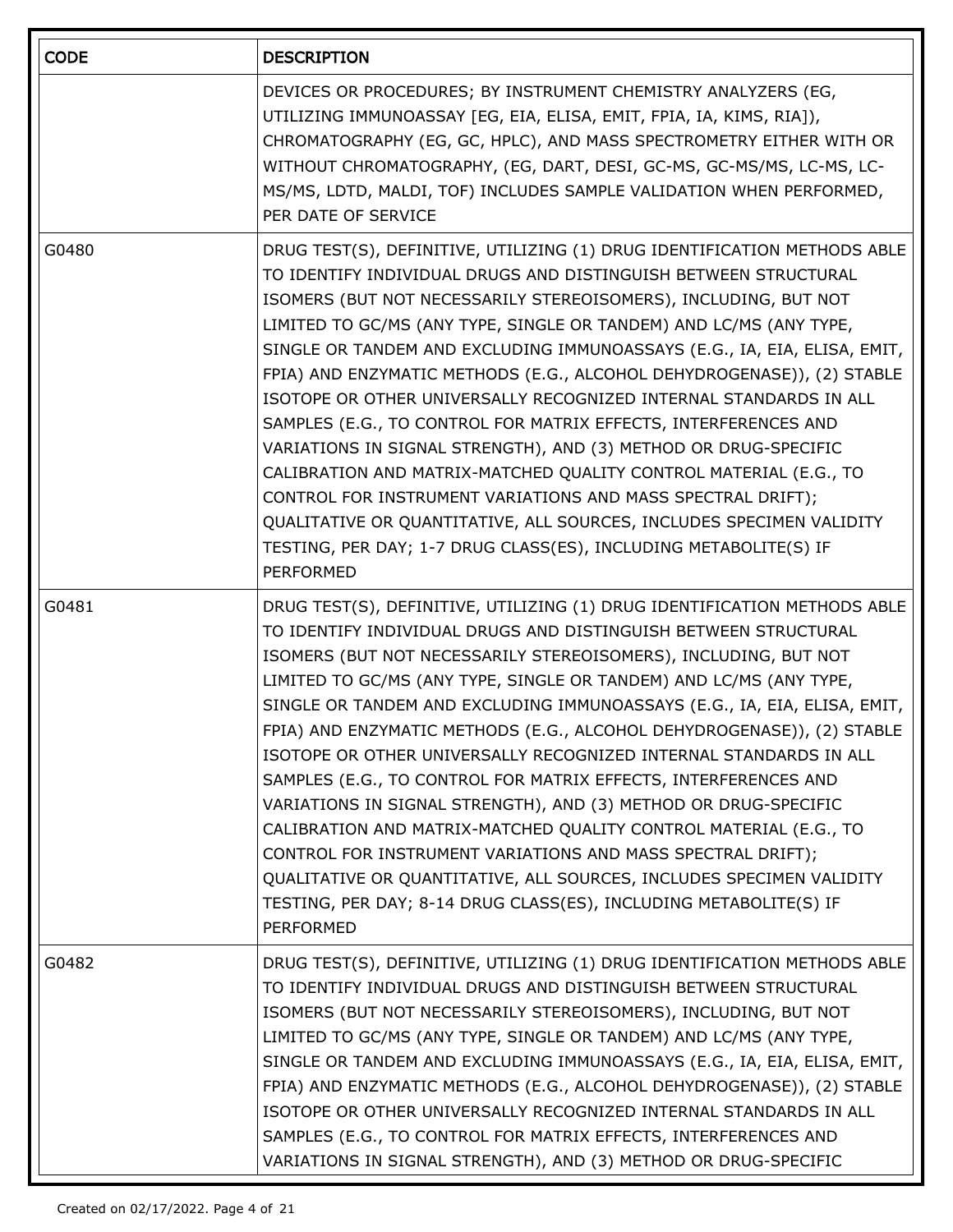| <b>CODE</b> | <b>DESCRIPTION</b>                                                                                                                                                                                                                                                                                                                                                                                                                                                                                                                                                                                                                                                                                                                                                                                                                                                                                                                                               |
|-------------|------------------------------------------------------------------------------------------------------------------------------------------------------------------------------------------------------------------------------------------------------------------------------------------------------------------------------------------------------------------------------------------------------------------------------------------------------------------------------------------------------------------------------------------------------------------------------------------------------------------------------------------------------------------------------------------------------------------------------------------------------------------------------------------------------------------------------------------------------------------------------------------------------------------------------------------------------------------|
|             | CALIBRATION AND MATRIX-MATCHED QUALITY CONTROL MATERIAL (E.G., TO<br>CONTROL FOR INSTRUMENT VARIATIONS AND MASS SPECTRAL DRIFT);<br>QUALITATIVE OR QUANTITATIVE, ALL SOURCES, INCLUDES SPECIMEN VALIDITY<br>TESTING, PER DAY; 15-21 DRUG CLASS(ES), INCLUDING METABOLITE(S) IF<br>PERFORMED                                                                                                                                                                                                                                                                                                                                                                                                                                                                                                                                                                                                                                                                      |
| G0483       | DRUG TEST(S), DEFINITIVE, UTILIZING (1) DRUG IDENTIFICATION METHODS ABLE<br>TO IDENTIFY INDIVIDUAL DRUGS AND DISTINGUISH BETWEEN STRUCTURAL<br>ISOMERS (BUT NOT NECESSARILY STEREOISOMERS), INCLUDING, BUT NOT<br>LIMITED TO GC/MS (ANY TYPE, SINGLE OR TANDEM) AND LC/MS (ANY TYPE,<br>SINGLE OR TANDEM AND EXCLUDING IMMUNOASSAYS (E.G., IA, EIA, ELISA, EMIT,<br>FPIA) AND ENZYMATIC METHODS (E.G., ALCOHOL DEHYDROGENASE)), (2) STABLE<br>ISOTOPE OR OTHER UNIVERSALLY RECOGNIZED INTERNAL STANDARDS IN ALL<br>SAMPLES (E.G., TO CONTROL FOR MATRIX EFFECTS, INTERFERENCES AND<br>VARIATIONS IN SIGNAL STRENGTH), AND (3) METHOD OR DRUG-SPECIFIC<br>CALIBRATION AND MATRIX-MATCHED QUALITY CONTROL MATERIAL (E.G., TO<br>CONTROL FOR INSTRUMENT VARIATIONS AND MASS SPECTRAL DRIFT);<br>QUALITATIVE OR QUANTITATIVE, ALL SOURCES, INCLUDES SPECIMEN VALIDITY<br>TESTING, PER DAY; 22 OR MORE DRUG CLASS(ES), INCLUDING METABOLITE(S) IF<br><b>PERFORMED</b> |
| G0659       | DRUG TEST(S), DEFINITIVE, UTILIZING DRUG IDENTIFICATION METHODS ABLE TO<br>IDENTIFY INDIVIDUAL DRUGS AND DISTINGUISH BETWEEN STRUCTURAL ISOMERS<br>(BUT NOT NECESSARILY STEREOISOMERS), INCLUDING BUT NOT LIMITED TO<br>GC/MS (ANY TYPE, SINGLE OR TANDEM) AND LC/MS (ANY TYPE, SINGLE OR<br>TANDEM), EXCLUDING IMMUNOASSAYS (E.G., IA, EIA, ELISA, EMIT, FPIA) AND<br>ENZYMATIC METHODS (E.G., ALCOHOL DEHYDROGENASE), PERFORMED WITHOUT<br>METHOD OR DRUG-SPECIFIC CALIBRATION, WITHOUT MATRIX-MATCHED QUALITY<br>CONTROL MATERIAL, OR WITHOUT USE OF STABLE ISOTOPE OR OTHER<br>UNIVERSALLY RECOGNIZED INTERNAL STANDARD(S) FOR EACH DRUG, DRUG<br>METABOLITE OR DRUG CLASS PER SPECIMEN; QUALITATIVE OR QUANTITATIVE,<br>ALL SOURCES, INCLUDES SPECIMEN VALIDITY TESTING, PER DAY, ANY NUMBER<br>OF DRUG CLASSES                                                                                                                                             |

### **CPT/HCPCS Modifiers**

N/A

## **ICD-10-CM Codes that Support Medical Necessity**

**Group 1 Paragraph:**

N/A

**Group 1 Codes:** (369 Codes)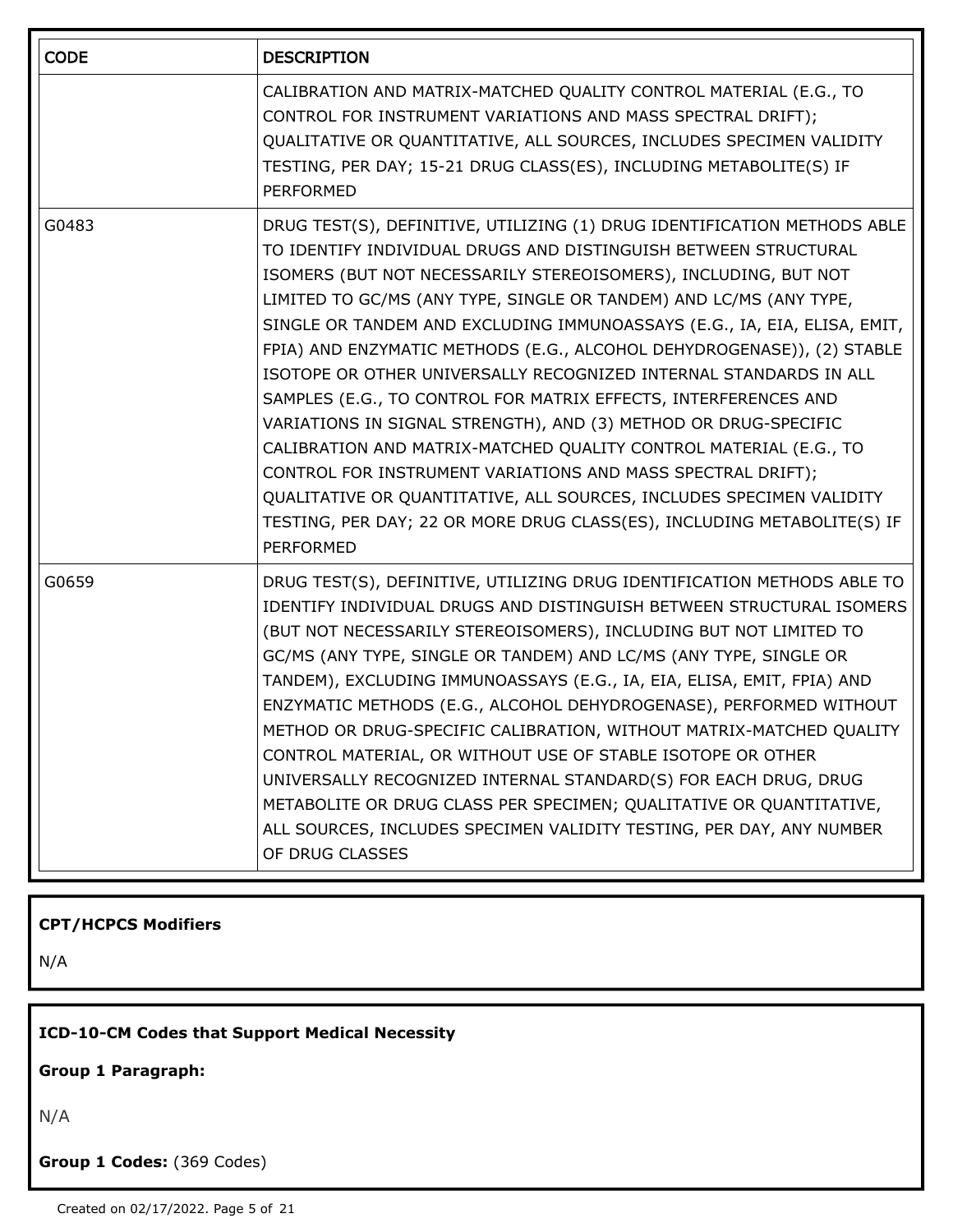| <b>CODE</b> | <b>DESCRIPTION</b>                                                           |
|-------------|------------------------------------------------------------------------------|
| E87.2       | Acidosis                                                                     |
| F10.11      | Alcohol abuse, in remission                                                  |
| F10.20      | Alcohol dependence, uncomplicated                                            |
| F11.11      | Opioid abuse, in remission                                                   |
| F11.20      | Opioid dependence, uncomplicated                                             |
| F11.220     | Opioid dependence with intoxication, uncomplicated                           |
| F11.221     | Opioid dependence with intoxication delirium                                 |
| F11.222     | Opioid dependence with intoxication with perceptual disturbance              |
| F11.229     | Opioid dependence with intoxication, unspecified                             |
| F11.23      | Opioid dependence with withdrawal                                            |
| F11.24      | Opioid dependence with opioid-induced mood disorder                          |
| F11.250     | Opioid dependence with opioid-induced psychotic disorder with delusions      |
| F11.251     | Opioid dependence with opioid-induced psychotic disorder with hallucinations |
| F11.259     | Opioid dependence with opioid-induced psychotic disorder, unspecified        |
| F11.281     | Opioid dependence with opioid-induced sexual dysfunction                     |
| F11.282     | Opioid dependence with opioid-induced sleep disorder                         |
| F11.288     | Opioid dependence with other opioid-induced disorder                         |
| F11.29      | Opioid dependence with unspecified opioid-induced disorder                   |
| F12.11      | Cannabis abuse, in remission                                                 |
| F13.11      | Sedative, hypnotic or anxiolytic abuse, in remission                         |
| F14.11      | Cocaine abuse, in remission                                                  |
| F15.11      | Other stimulant abuse, in remission                                          |
| F16.11      | Hallucinogen abuse, in remission                                             |
| F18.10      | Inhalant abuse, uncomplicated                                                |
| F18.11      | Inhalant abuse, in remission                                                 |
| F18.120     | Inhalant abuse with intoxication, uncomplicated                              |
| F18.90      | Inhalant use, unspecified, uncomplicated                                     |
| F19.11      | Other psychoactive substance abuse, in remission                             |
| F19.20      | Other psychoactive substance dependence, uncomplicated                       |
| F20.0       | Paranoid schizophrenia                                                       |
| F20.1       | Disorganized schizophrenia                                                   |
| F20.2       | Catatonic schizophrenia                                                      |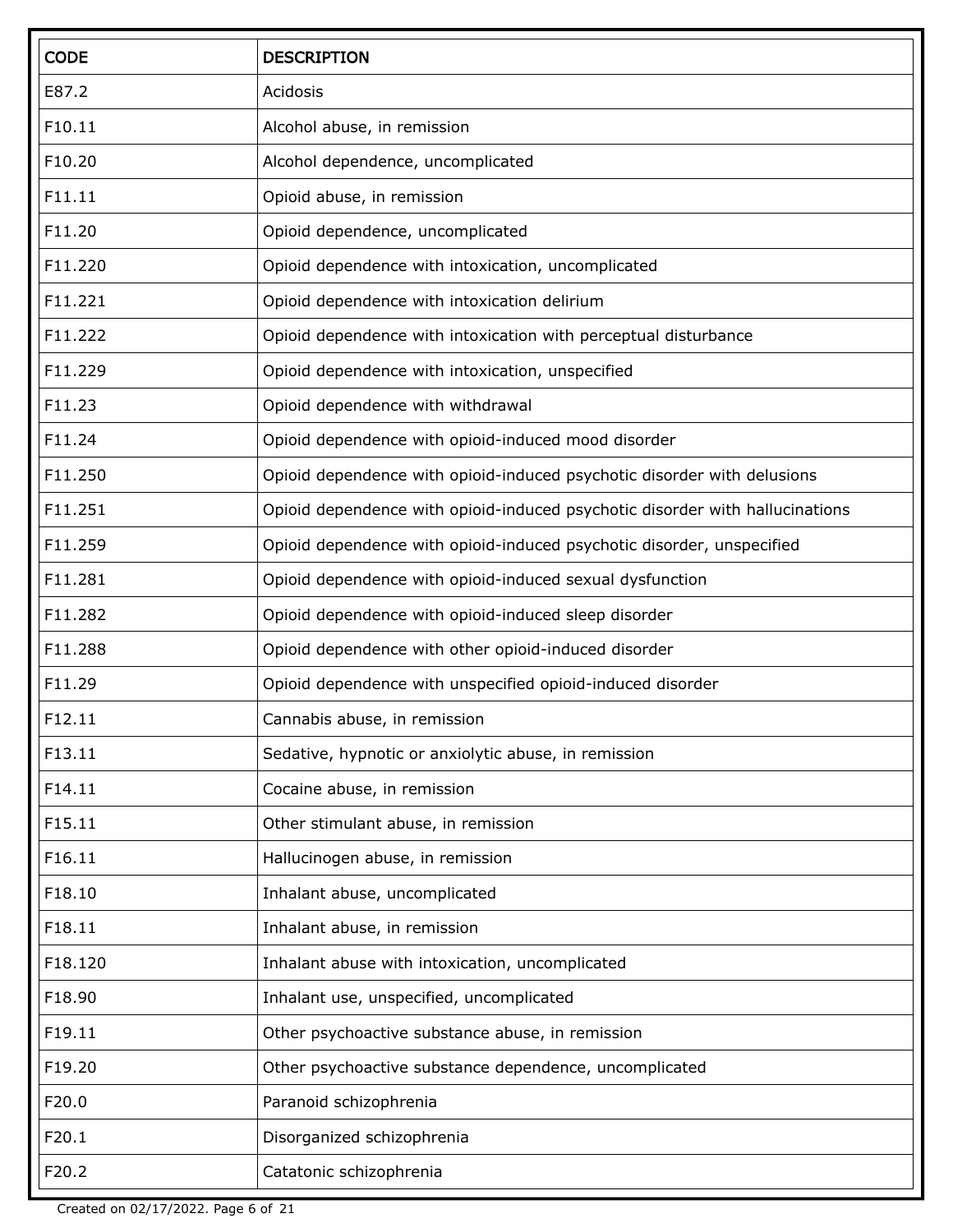| <b>CODE</b> | <b>DESCRIPTION</b>                                                                                      |
|-------------|---------------------------------------------------------------------------------------------------------|
| F20.89      | Other schizophrenia                                                                                     |
| F55.0       | Abuse of antacids                                                                                       |
| F55.1       | Abuse of herbal or folk remedies                                                                        |
| F55.2       | Abuse of laxatives                                                                                      |
| F55.3       | Abuse of steroids or hormones                                                                           |
| F55.4       | Abuse of vitamins                                                                                       |
| F55.8       | Abuse of other non-psychoactive substances                                                              |
| G40.301     | Generalized idiopathic epilepsy and epileptic syndromes, not intractable, with status<br>epilepticus    |
| G40.309     | Generalized idiopathic epilepsy and epileptic syndromes, not intractable, without<br>status epilepticus |
| G40.311     | Generalized idiopathic epilepsy and epileptic syndromes, intractable, with status<br>epilepticus        |
| G40.319     | Generalized idiopathic epilepsy and epileptic syndromes, intractable, without status<br>epilepticus     |
| G40.401     | Other generalized epilepsy and epileptic syndromes, not intractable, with status<br>epilepticus         |
| G40.409     | Other generalized epilepsy and epileptic syndromes, not intractable, without status<br>epilepticus      |
| G40.411     | Other generalized epilepsy and epileptic syndromes, intractable, with status<br>epilepticus             |
| G40.419     | Other generalized epilepsy and epileptic syndromes, intractable, without status<br>epilepticus          |
| G40.901     | Epilepsy, unspecified, not intractable, with status epilepticus                                         |
| G40.909     | Epilepsy, unspecified, not intractable, without status epilepticus                                      |
| G40.911     | Epilepsy, unspecified, intractable, with status epilepticus                                             |
| G40.919     | Epilepsy, unspecified, intractable, without status epilepticus                                          |
| G89.29      | Other chronic pain                                                                                      |
| G89.4       | Chronic pain syndrome                                                                                   |
| I44.0       | Atrioventricular block, first degree                                                                    |
| I44.1       | Atrioventricular block, second degree                                                                   |
| 144.30      | Unspecified atrioventricular block                                                                      |
| 145.81      | Long QT syndrome                                                                                        |
| I47.0       | Re-entry ventricular arrhythmia                                                                         |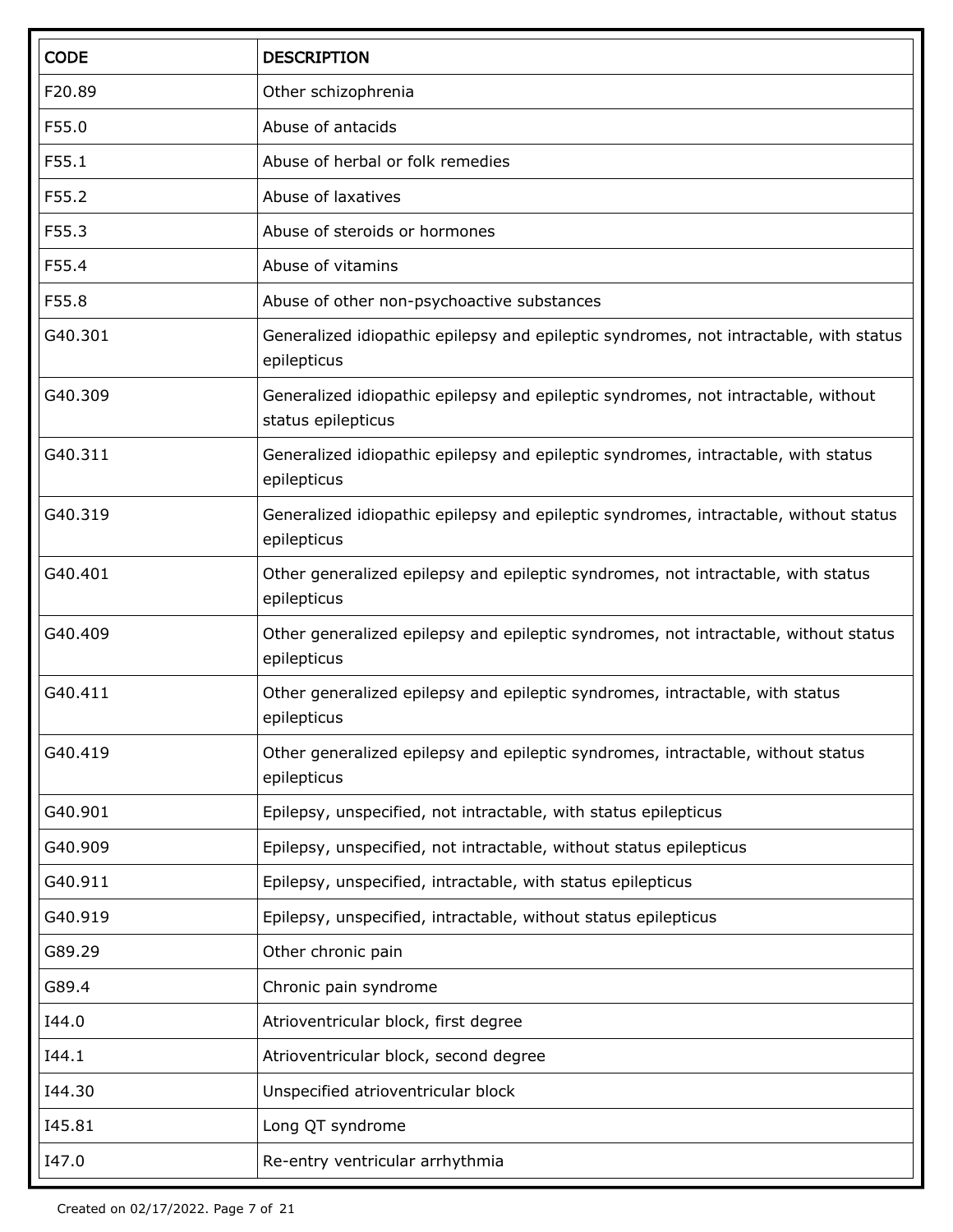| <b>CODE</b> | <b>DESCRIPTION</b>                                                                |
|-------------|-----------------------------------------------------------------------------------|
| I47.1       | Supraventricular tachycardia                                                      |
| I47.2       | Ventricular tachycardia                                                           |
| I49.2       | Junctional premature depolarization                                               |
| M25.50      | Pain in unspecified joint                                                         |
| M47.21      | Other spondylosis with radiculopathy, occipito-atlanto-axial region               |
| M47.22      | Other spondylosis with radiculopathy, cervical region                             |
| M47.23      | Other spondylosis with radiculopathy, cervicothoracic region                      |
| M47.26      | Other spondylosis with radiculopathy, lumbar region                               |
| M47.27      | Other spondylosis with radiculopathy, lumbosacral region                          |
| M47.28      | Other spondylosis with radiculopathy, sacral and sacrococcygeal region            |
| M47.811     | Spondylosis without myelopathy or radiculopathy, occipito-atlanto-axial region    |
| M47.812     | Spondylosis without myelopathy or radiculopathy, cervical region                  |
| M47.813     | Spondylosis without myelopathy or radiculopathy, cervicothoracic region           |
| M47.816     | Spondylosis without myelopathy or radiculopathy, lumbar region                    |
| M47.817     | Spondylosis without myelopathy or radiculopathy, lumbosacral region               |
| M47.818     | Spondylosis without myelopathy or radiculopathy, sacral and sacrococcygeal region |
| M47.891     | Other spondylosis, occipito-atlanto-axial region                                  |
| M47.892     | Other spondylosis, cervical region                                                |
| M47.893     | Other spondylosis, cervicothoracic region                                         |
| M47.896     | Other spondylosis, lumbar region                                                  |
| M47.897     | Other spondylosis, lumbosacral region                                             |
| M47.898     | Other spondylosis, sacral and sacrococcygeal region                               |
| M51.14      | Intervertebral disc disorders with radiculopathy, thoracic region                 |
| M51.15      | Intervertebral disc disorders with radiculopathy, thoracolumbar region            |
| M51.16      | Intervertebral disc disorders with radiculopathy, lumbar region                   |
| M51.17      | Intervertebral disc disorders with radiculopathy, lumbosacral region              |
| M51.36      | Other intervertebral disc degeneration, lumbar region                             |
| M51.37      | Other intervertebral disc degeneration, lumbosacral region                        |
| M54.14      | Radiculopathy, thoracic region                                                    |
| M54.15      | Radiculopathy, thoracolumbar region                                               |
| M54.16      | Radiculopathy, lumbar region                                                      |
| M54.17      | Radiculopathy, lumbosacral region                                                 |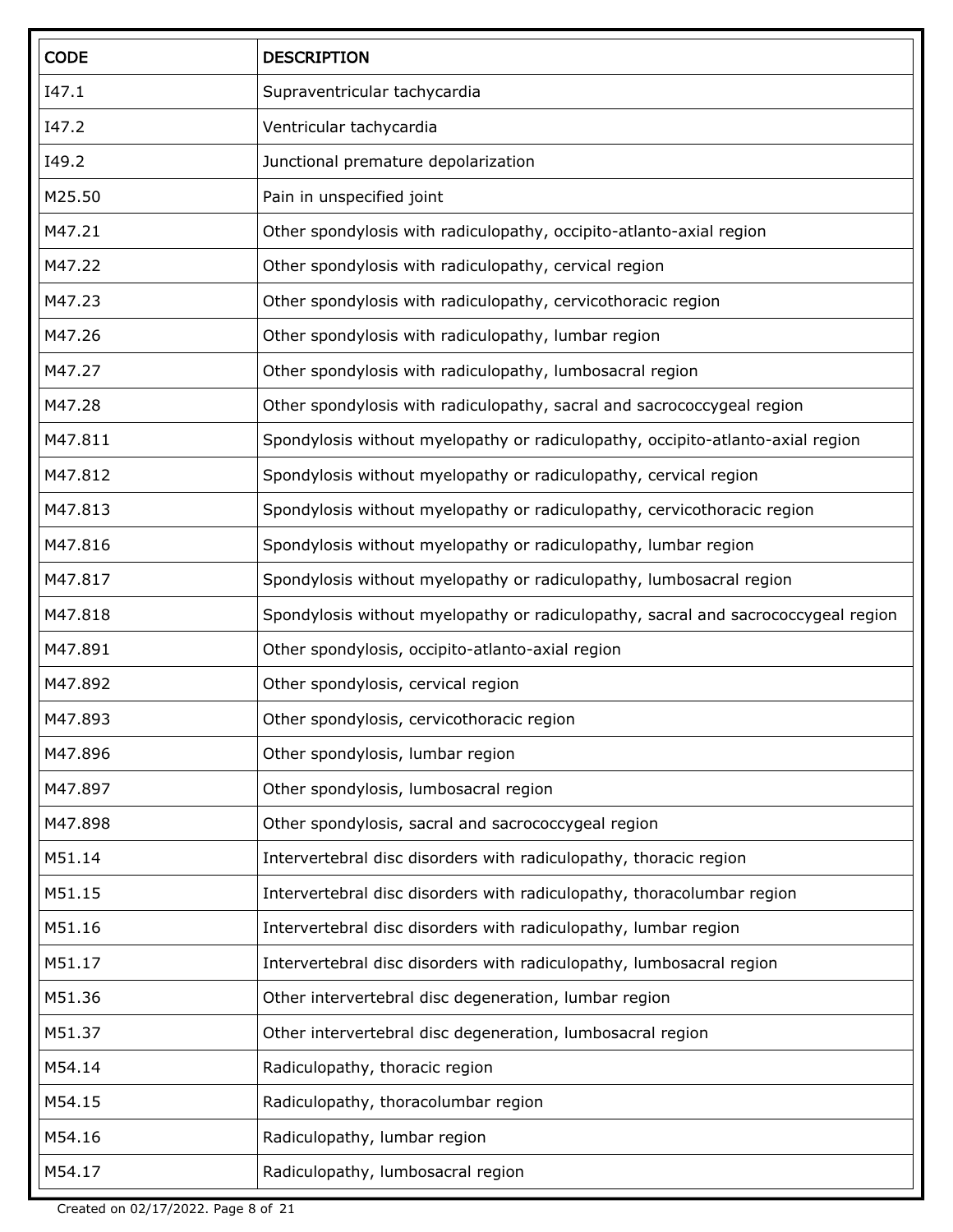| <b>CODE</b> | <b>DESCRIPTION</b>                              |
|-------------|-------------------------------------------------|
| M54.18      | Radiculopathy, sacral and sacrococcygeal region |
| M54.2       | Cervicalgia                                     |
| M54.51      | Vertebrogenic low back pain                     |
| M54.9       | Dorsalgia, unspecified                          |
| M60.811     | Other myositis, right shoulder                  |
| M60.812     | Other myositis, left shoulder                   |
| M60.821     | Other myositis, right upper arm                 |
| M60.822     | Other myositis, left upper arm                  |
| M60.831     | Other myositis, right forearm                   |
| M60.832     | Other myositis, left forearm                    |
| M60.841     | Other myositis, right hand                      |
| <b>CODE</b> | <b>DESCRIPTION</b>                              |
| M60.842     | Other myositis, left hand                       |
| M60.851     | Other myositis, right thigh                     |
| M60.852     | Other myositis, left thigh                      |
| M60.861     | Other myositis, right lower leg                 |
| M60.862     | Other myositis, left lower leg                  |
| M60.871     | Other myositis, right ankle and foot            |
| M60.872     | Other myositis, left ankle and foot             |
| M60.88      | Other myositis, other site                      |
| M60.89      | Other myositis, multiple sites                  |
| M60.9       | Myositis, unspecified                           |
| M79.10      | Myalgia, unspecified site                       |
| M79.11      | Myalgia of mastication muscle                   |
| M79.12      | Myalgia of auxiliary muscles, head and neck     |
| M79.18      | Myalgia, other site                             |
| M79.2       | Neuralgia and neuritis, unspecified             |
| M79.7       | Fibromyalgia                                    |
| R40.0       | Somnolence                                      |
| R40.1       | Stupor                                          |
| R40.20      | Unspecified coma                                |
| R40.2110    | Coma scale, eyes open, never, unspecified time  |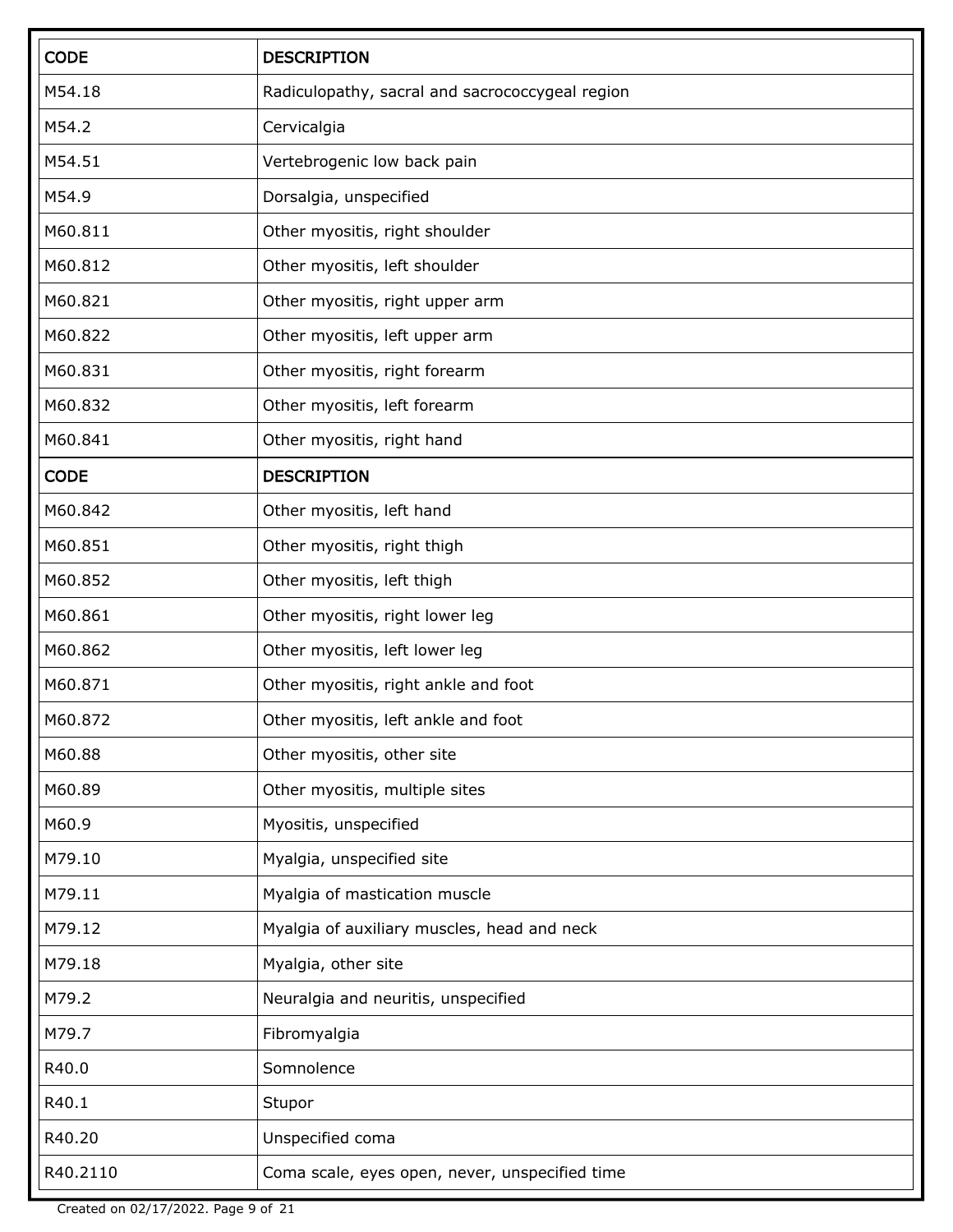| <b>CODE</b> | <b>DESCRIPTION</b>                                                                                     |
|-------------|--------------------------------------------------------------------------------------------------------|
| R40.2111    | Coma scale, eyes open, never, in the field [EMT or ambulance]                                          |
| R40.2112    | Coma scale, eyes open, never, at arrival to emergency department                                       |
| R40.2113    | Coma scale, eyes open, never, at hospital admission                                                    |
| R40.2114    | Coma scale, eyes open, never, 24 hours or more after hospital admission                                |
| R40.2120    | Coma scale, eyes open, to pain, unspecified time                                                       |
| R40.2121    | Coma scale, eyes open, to pain, in the field [EMT or ambulance]                                        |
| R40.2122    | Coma scale, eyes open, to pain, at arrival to emergency department                                     |
| R40.2123    | Coma scale, eyes open, to pain, at hospital admission                                                  |
| R40.2124    | Coma scale, eyes open, to pain, 24 hours or more after hospital admission                              |
| R40.2210    | Coma scale, best verbal response, none, unspecified time                                               |
| R40.2211    | Coma scale, best verbal response, none, in the field [EMT or ambulance]                                |
| R40.2212    | Coma scale, best verbal response, none, at arrival to emergency department                             |
| R40.2213    | Coma scale, best verbal response, none, at hospital admission                                          |
| R40.2214    | Coma scale, best verbal response, none, 24 hours or more after hospital admission                      |
| R40.2220    | Coma scale, best verbal response, incomprehensible words, unspecified time                             |
| R40.2221    | Coma scale, best verbal response, incomprehensible words, in the field [EMT or<br>ambulance]           |
| R40.2222    | Coma scale, best verbal response, incomprehensible words, at arrival to emergency<br>department        |
| R40.2223    | Coma scale, best verbal response, incomprehensible words, at hospital admission                        |
| R40.2224    | Coma scale, best verbal response, incomprehensible words, 24 hours or more after<br>hospital admission |
| R40.2310    | Coma scale, best motor response, none, unspecified time                                                |
| R40.2311    | Coma scale, best motor response, none, in the field [EMT or ambulance]                                 |
| R40.2312    | Coma scale, best motor response, none, at arrival to emergency department                              |
| R40.2313    | Coma scale, best motor response, none, at hospital admission                                           |
| R40.2314    | Coma scale, best motor response, none, 24 hours or more after hospital admission                       |
| R40.2320    | Coma scale, best motor response, extension, unspecified time                                           |
| R40.2321    | Coma scale, best motor response, extension, in the field [EMT or ambulance]                            |
| R40.2322    | Coma scale, best motor response, extension, at arrival to emergency department                         |
| R40.2323    | Coma scale, best motor response, extension, at hospital admission                                      |
| R40.2324    | Coma scale, best motor response, extension, 24 hours or more after hospital<br>admission               |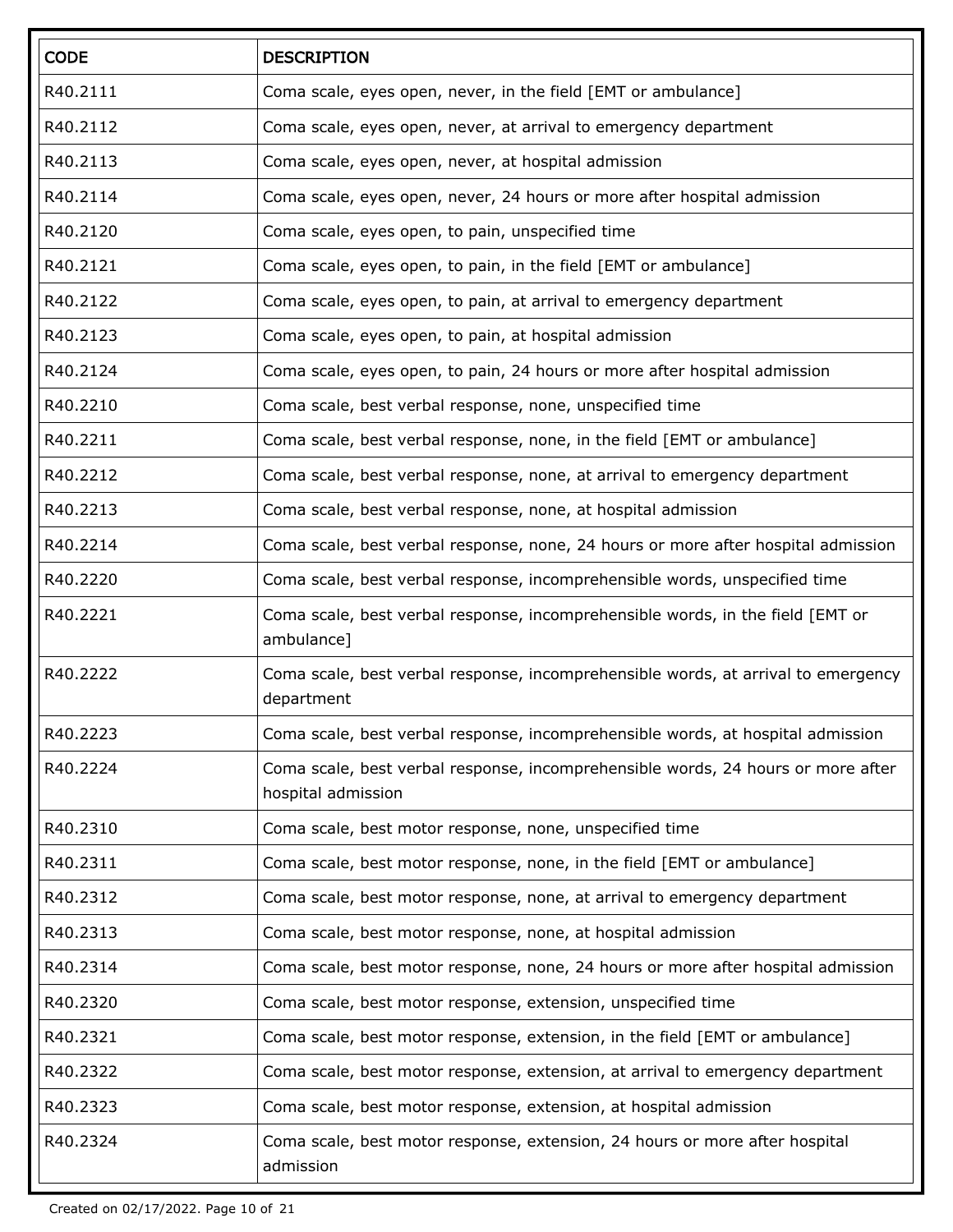| <b>CODE</b> | <b>DESCRIPTION</b>                                                                                |
|-------------|---------------------------------------------------------------------------------------------------|
| R40.2340    | Coma scale, best motor response, flexion withdrawal, unspecified time                             |
| R40.2341    | Coma scale, best motor response, flexion withdrawal, in the field [EMT or<br>ambulance]           |
| R40.2342    | Coma scale, best motor response, flexion withdrawal, at arrival to emergency<br>department        |
| R40.2343    | Coma scale, best motor response, flexion withdrawal, at hospital admission                        |
| R40.2344    | Coma scale, best motor response, flexion withdrawal, 24 hours or more after<br>hospital admission |
| R44.0       | Auditory hallucinations                                                                           |
| R44.2       | Other hallucinations                                                                              |
| R44.3       | Hallucinations, unspecified                                                                       |
| R56.9       | Unspecified convulsions                                                                           |
| T14.91XA    | Suicide attempt, initial encounter                                                                |
| T14.91XD    | Suicide attempt, subsequent encounter                                                             |
| T14.91XS    | Suicide attempt, sequela                                                                          |
| T39.011A    | Poisoning by aspirin, accidental (unintentional), initial encounter                               |
| T39.012A    | Poisoning by aspirin, intentional self-harm, initial encounter                                    |
| T39.013A    | Poisoning by aspirin, assault, initial encounter                                                  |
| T39.014A    | Poisoning by aspirin, undetermined, initial encounter                                             |
| T39.091A    | Poisoning by salicylates, accidental (unintentional), initial encounter                           |
| T39.092A    | Poisoning by salicylates, intentional self-harm, initial encounter                                |
| T39.093A    | Poisoning by salicylates, assault, initial encounter                                              |
| T39.094A    | Poisoning by salicylates, undetermined, initial encounter                                         |
| T39.1X1A    | Poisoning by 4-Aminophenol derivatives, accidental (unintentional), initial encounter             |
| T39.1X2A    | Poisoning by 4-Aminophenol derivatives, intentional self-harm, initial encounter                  |
| T39.1X3A    | Poisoning by 4-Aminophenol derivatives, assault, initial encounter                                |
| T39.1X4A    | Poisoning by 4-Aminophenol derivatives, undetermined, initial encounter                           |
| T39.2X1A    | Poisoning by pyrazolone derivatives, accidental (unintentional), initial encounter                |
| T39.2X2A    | Poisoning by pyrazolone derivatives, intentional self-harm, initial encounter                     |
| T39.2X3A    | Poisoning by pyrazolone derivatives, assault, initial encounter                                   |
| T39.2X4A    | Poisoning by pyrazolone derivatives, undetermined, initial encounter                              |
| T39.311A    | Poisoning by propionic acid derivatives, accidental (unintentional), initial encounter            |
| T39.312A    | Poisoning by propionic acid derivatives, intentional self-harm, initial encounter                 |

Created on 02/17/2022. Page 11 of 21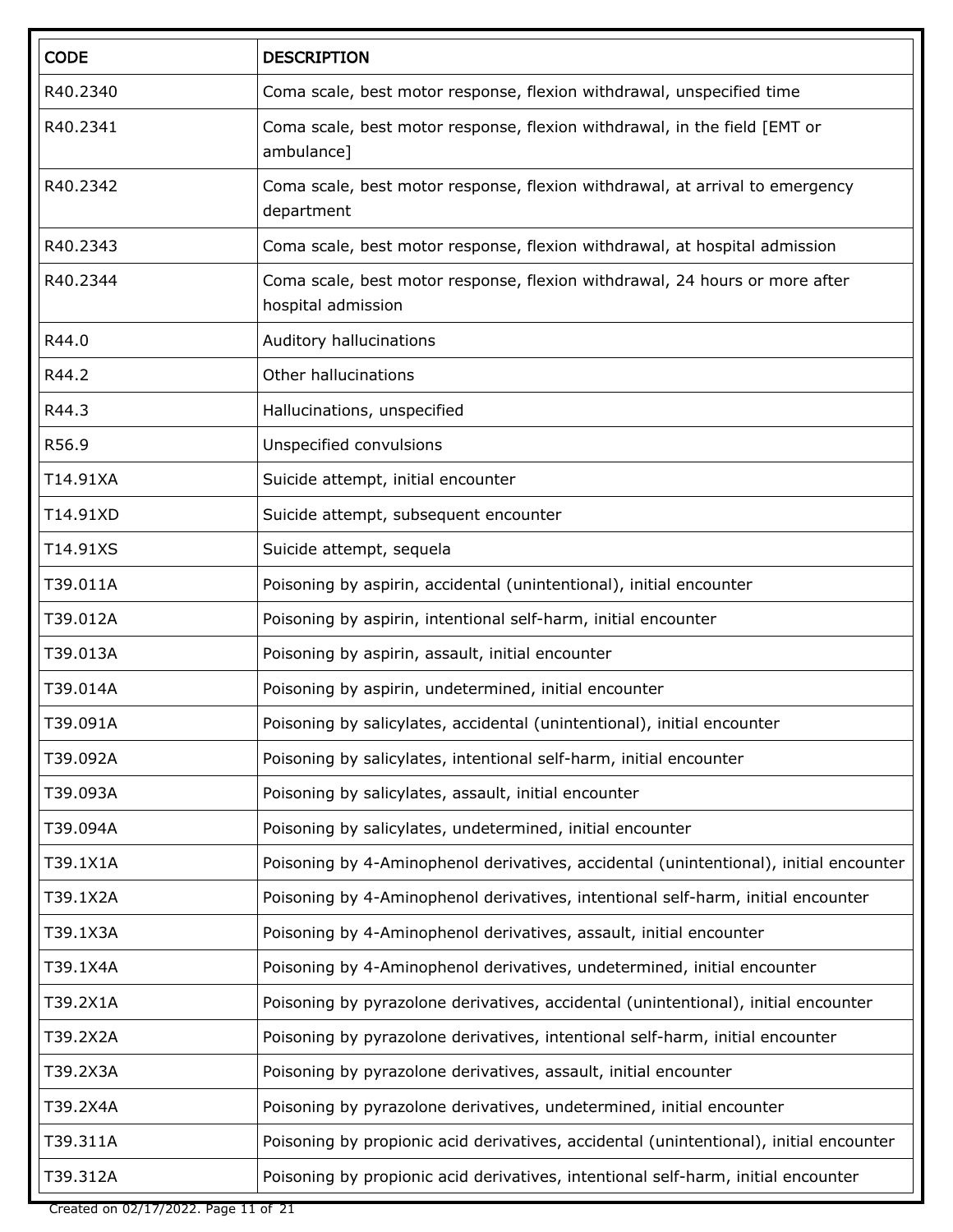| <b>CODE</b> | <b>DESCRIPTION</b>                                                                                                |
|-------------|-------------------------------------------------------------------------------------------------------------------|
| T39.313A    | Poisoning by propionic acid derivatives, assault, initial encounter                                               |
| T39.314A    | Poisoning by propionic acid derivatives, undetermined, initial encounter                                          |
| T39.391A    | Poisoning by other nonsteroidal anti-inflammatory drugs [NSAID], accidental<br>(unintentional), initial encounter |
| T39.392A    | Poisoning by other nonsteroidal anti-inflammatory drugs [NSAID], intentional self-<br>harm, initial encounter     |
| T39.393A    | Poisoning by other nonsteroidal anti-inflammatory drugs [NSAID], assault, initial<br>encounter                    |
| T39.394A    | Poisoning by other nonsteroidal anti-inflammatory drugs [NSAID], undetermined,<br>initial encounter               |
| T40.0X1A    | Poisoning by opium, accidental (unintentional), initial encounter                                                 |
| T40.0X2A    | Poisoning by opium, intentional self-harm, initial encounter                                                      |
| T40.0X3A    | Poisoning by opium, assault, initial encounter                                                                    |
| T40.0X4A    | Poisoning by opium, undetermined, initial encounter                                                               |
| T40.1X1A    | Poisoning by heroin, accidental (unintentional), initial encounter                                                |
| T40.1X2A    | Poisoning by heroin, intentional self-harm, initial encounter                                                     |
| T40.1X3A    | Poisoning by heroin, assault, initial encounter                                                                   |
| T40.1X4A    | Poisoning by heroin, undetermined, initial encounter                                                              |
| T40.2X1A    | Poisoning by other opioids, accidental (unintentional), initial encounter                                         |
| T40.2X2A    | Poisoning by other opioids, intentional self-harm, initial encounter                                              |
| T40.2X3A    | Poisoning by other opioids, assault, initial encounter                                                            |
| T40.2X4A    | Poisoning by other opioids, undetermined, initial encounter                                                       |
| T40.3X1A    | Poisoning by methadone, accidental (unintentional), initial encounter                                             |
| T40.3X2A    | Poisoning by methadone, intentional self-harm, initial encounter                                                  |
| T40.3X3A    | Poisoning by methadone, assault, initial encounter                                                                |
| <b>CODE</b> | <b>DESCRIPTION</b>                                                                                                |
| T40.3X4A    | Poisoning by methadone, undetermined, initial encounter                                                           |
| T40.491A    | Poisoning by other synthetic narcotics, accidental (unintentional), initial encounter                             |
| T40.492A    | Poisoning by other synthetic narcotics, intentional self-harm, initial encounter                                  |
| T40.493A    | Poisoning by other synthetic narcotics, assault, initial encounter                                                |
| T40.494A    | Poisoning by other synthetic narcotics, undetermined, initial encounter                                           |
| T40.601A    | Poisoning by unspecified narcotics, accidental (unintentional), initial encounter                                 |
| T40.602A    | Poisoning by unspecified narcotics, intentional self-harm, initial encounter                                      |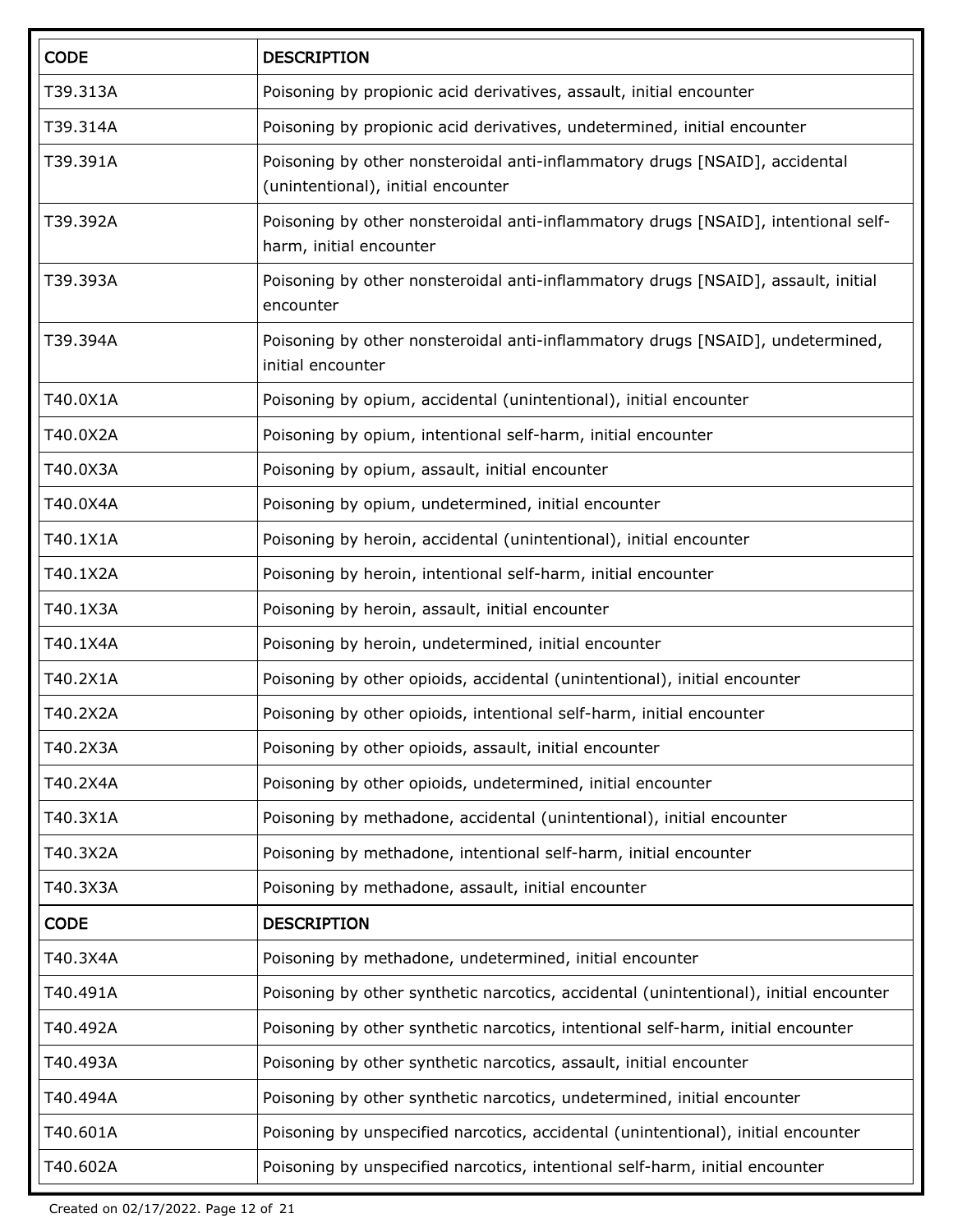| <b>CODE</b> | <b>DESCRIPTION</b>                                                                                          |  |
|-------------|-------------------------------------------------------------------------------------------------------------|--|
| T40.603A    | Poisoning by unspecified narcotics, assault, initial encounter                                              |  |
| T40.604A    | Poisoning by unspecified narcotics, undetermined, initial encounter                                         |  |
| T40.691A    | Poisoning by other narcotics, accidental (unintentional), initial encounter                                 |  |
| T40.692A    | Poisoning by other narcotics, intentional self-harm, initial encounter                                      |  |
| T40.693A    | Poisoning by other narcotics, assault, initial encounter                                                    |  |
| T40.694A    | Poisoning by other narcotics, undetermined, initial encounter                                               |  |
| T40.711A    | Poisoning by cannabis, accidental (unintentional), initial encounter                                        |  |
| T40.712A    | Poisoning by cannabis, intentional self-harm, initial encounter                                             |  |
| T40.713A    | Poisoning by cannabis, assault, initial encounter                                                           |  |
| T40.714A    | Poisoning by cannabis, undetermined, initial encounter                                                      |  |
| T40.8X1A    | Poisoning by lysergide [LSD], accidental (unintentional), initial encounter                                 |  |
| T40.8X2A    | Poisoning by lysergide [LSD], intentional self-harm, initial encounter                                      |  |
| T40.8X3A    | Poisoning by lysergide [LSD], assault, initial encounter                                                    |  |
| T40.8X4A    | Poisoning by lysergide [LSD], undetermined, initial encounter                                               |  |
| T40.901A    | Poisoning by unspecified psychodysleptics [hallucinogens], accidental<br>(unintentional), initial encounter |  |
| T40.902A    | Poisoning by unspecified psychodysleptics [hallucinogens], intentional self-harm,<br>initial encounter      |  |
| T40.903A    | Poisoning by unspecified psychodysleptics [hallucinogens], assault, initial encounter                       |  |
| T40.904A    | Poisoning by unspecified psychodysleptics [hallucinogens], undetermined, initial<br>encounter               |  |
| T40.991A    | Poisoning by other psychodysleptics [hallucinogens], accidental (unintentional),<br>initial encounter       |  |
| T40.992A    | Poisoning by other psychodysleptics [hallucinogens], intentional self-harm, initial<br>encounter            |  |
| T40.993A    | Poisoning by other psychodysleptics [hallucinogens], assault, initial encounter                             |  |
| T40.994A    | Poisoning by other psychodysleptics [hallucinogens], undetermined, initial encounter                        |  |
| T42.0X1A    | Poisoning by hydantoin derivatives, accidental (unintentional), initial encounter                           |  |
| T42.0X2A    | Poisoning by hydantoin derivatives, intentional self-harm, initial encounter                                |  |
| T42.0X3A    | Poisoning by hydantoin derivatives, assault, initial encounter                                              |  |
| T42.0X4A    | Poisoning by hydantoin derivatives, undetermined, initial encounter                                         |  |
| T42.3X1A    | Poisoning by barbiturates, accidental (unintentional), initial encounter                                    |  |
| T42.3X2A    | Poisoning by barbiturates, intentional self-harm, initial encounter                                         |  |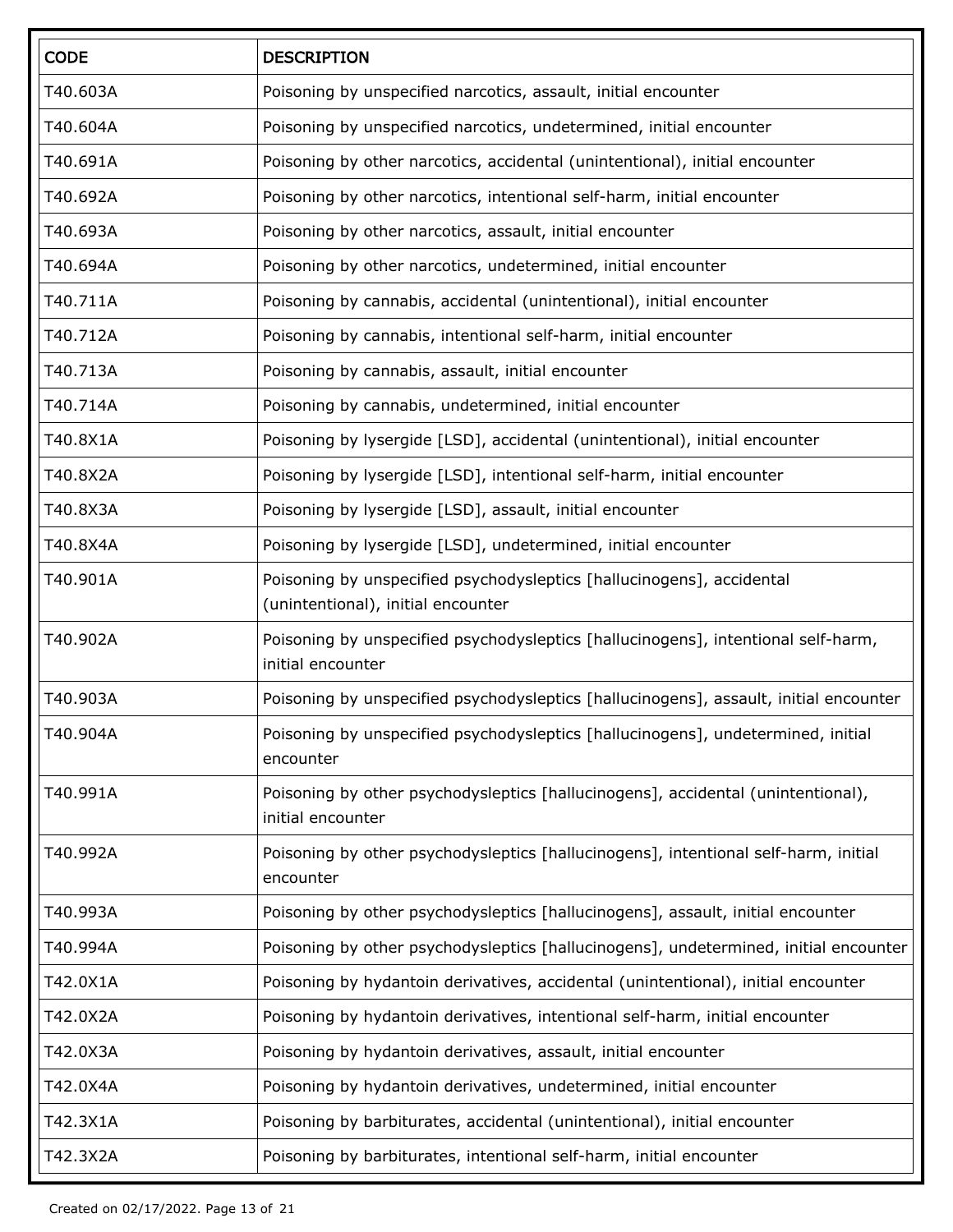| <b>CODE</b> | <b>DESCRIPTION</b>                                                                                                   |  |
|-------------|----------------------------------------------------------------------------------------------------------------------|--|
| T42.3X3A    | Poisoning by barbiturates, assault, initial encounter                                                                |  |
| T42.3X4A    | Poisoning by barbiturates, undetermined, initial encounter                                                           |  |
| T42.4X1A    | Poisoning by benzodiazepines, accidental (unintentional), initial encounter                                          |  |
| T42.4X2A    | Poisoning by benzodiazepines, intentional self-harm, initial encounter                                               |  |
| T42.4X3A    | Poisoning by benzodiazepines, assault, initial encounter                                                             |  |
| T42.4X4A    | Poisoning by benzodiazepines, undetermined, initial encounter                                                        |  |
| T42.6X1A    | Poisoning by other antiepileptic and sedative-hypnotic drugs, accidental<br>(unintentional), initial encounter       |  |
| T42.6X2A    | Poisoning by other antiepileptic and sedative-hypnotic drugs, intentional self-harm,<br>initial encounter            |  |
| T42.6X3A    | Poisoning by other antiepileptic and sedative-hypnotic drugs, assault, initial<br>encounter                          |  |
| T42.6X4A    | Poisoning by other antiepileptic and sedative-hypnotic drugs, undetermined, initial<br>encounter                     |  |
| T42.71XA    | Poisoning by unspecified antiepileptic and sedative-hypnotic drugs, accidental<br>(unintentional), initial encounter |  |
| T42.72XA    | Poisoning by unspecified antiepileptic and sedative-hypnotic drugs, intentional self-<br>harm, initial encounter     |  |
| T42.73XA    | Poisoning by unspecified antiepileptic and sedative-hypnotic drugs, assault, initial<br>encounter                    |  |
| T42.74XA    | Poisoning by unspecified antiepileptic and sedative-hypnotic drugs, undetermined,<br>initial encounter               |  |
| T43.011A    | Poisoning by tricyclic antidepressants, accidental (unintentional), initial encounter                                |  |
| T43.012A    | Poisoning by tricyclic antidepressants, intentional self-harm, initial encounter                                     |  |
| T43.013A    | Poisoning by tricyclic antidepressants, assault, initial encounter                                                   |  |
| T43.014A    | Poisoning by tricyclic antidepressants, undetermined, initial encounter                                              |  |
| T43.021A    | Poisoning by tetracyclic antidepressants, accidental (unintentional), initial encounter                              |  |
| T43.022A    | Poisoning by tetracyclic antidepressants, intentional self-harm, initial encounter                                   |  |
| T43.023A    | Poisoning by tetracyclic antidepressants, assault, initial encounter                                                 |  |
| T43.024A    | Poisoning by tetracyclic antidepressants, undetermined, initial encounter                                            |  |
| T43.1X1A    | Poisoning by monoamine-oxidase-inhibitor antidepressants, accidental<br>(unintentional), initial encounter           |  |
| T43.1X2A    | Poisoning by monoamine-oxidase-inhibitor antidepressants, intentional self-harm,<br>initial encounter                |  |
| T43.1X3A    | Poisoning by monoamine-oxidase-inhibitor antidepressants, assault, initial                                           |  |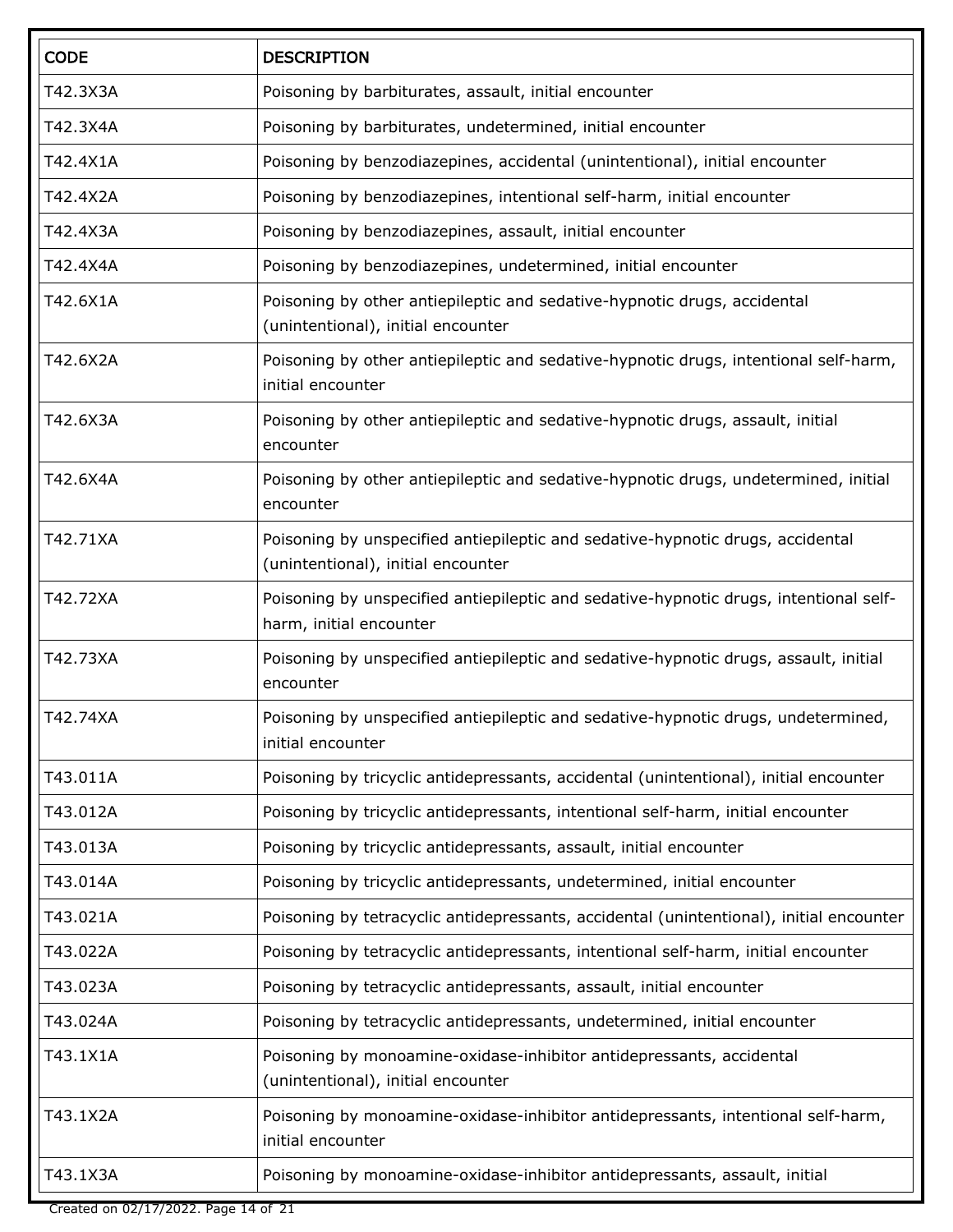| <b>CODE</b> | <b>DESCRIPTION</b>                                                                                                        |  |
|-------------|---------------------------------------------------------------------------------------------------------------------------|--|
|             | encounter                                                                                                                 |  |
| T43.1X4A    | Poisoning by monoamine-oxidase-inhibitor antidepressants, undetermined, initial<br>encounter                              |  |
| T43.201A    | Poisoning by unspecified antidepressants, accidental (unintentional), initial<br>encounter                                |  |
| T43.202A    | Poisoning by unspecified antidepressants, intentional self-harm, initial encounter                                        |  |
| T43.203A    | Poisoning by unspecified antidepressants, assault, initial encounter                                                      |  |
| T43.204A    | Poisoning by unspecified antidepressants, undetermined, initial encounter                                                 |  |
| T43.211A    | Poisoning by selective serotonin and norepinephrine reuptake inhibitors, accidental<br>(unintentional), initial encounter |  |
| T43.212A    | Poisoning by selective serotonin and norepinephrine reuptake inhibitors, intentional<br>self-harm, initial encounter      |  |
| T43.213A    | Poisoning by selective serotonin and norepinephrine reuptake inhibitors, assault,<br>initial encounter                    |  |
| T43.214A    | Poisoning by selective serotonin and norepinephrine reuptake inhibitors,<br>undetermined, initial encounter               |  |
| T43.221A    | Poisoning by selective serotonin reuptake inhibitors, accidental (unintentional),<br>initial encounter                    |  |
| T43.222A    | Poisoning by selective serotonin reuptake inhibitors, intentional self-harm, initial<br>encounter                         |  |
| T43.223A    | Poisoning by selective serotonin reuptake inhibitors, assault, initial encounter                                          |  |
| T43.224A    | Poisoning by selective serotonin reuptake inhibitors, undetermined, initial encounter                                     |  |
| T43.291A    | Poisoning by other antidepressants, accidental (unintentional), initial encounter                                         |  |
| T43.292A    | Poisoning by other antidepressants, intentional self-harm, initial encounter                                              |  |
| T43.293A    | Poisoning by other antidepressants, assault, initial encounter                                                            |  |
| T43.294A    | Poisoning by other antidepressants, undetermined, initial encounter                                                       |  |
| T43.3X1A    | Poisoning by phenothiazine antipsychotics and neuroleptics, accidental<br>(unintentional), initial encounter              |  |
| T43.3X2A    | Poisoning by phenothiazine antipsychotics and neuroleptics, intentional self-harm,<br>initial encounter                   |  |
| T43.3X3A    | Poisoning by phenothiazine antipsychotics and neuroleptics, assault, initial<br>encounter                                 |  |
| T43.3X4A    | Poisoning by phenothiazine antipsychotics and neuroleptics, undetermined, initial<br>encounter                            |  |
| T43.4X1A    | Poisoning by butyrophenone and thiothixene neuroleptics, accidental                                                       |  |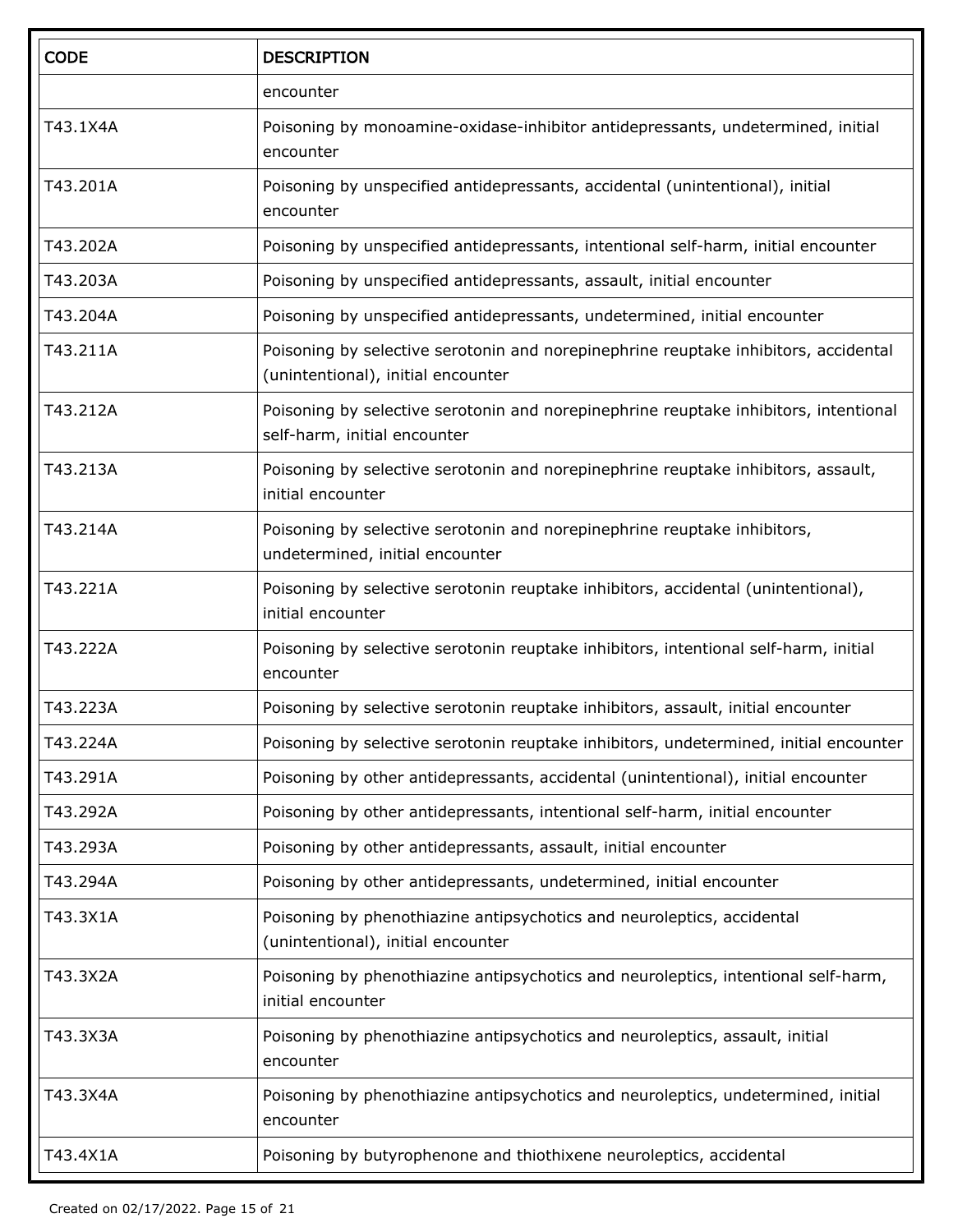| <b>CODE</b> | <b>DESCRIPTION</b>                                                                                         |  |
|-------------|------------------------------------------------------------------------------------------------------------|--|
|             | (unintentional), initial encounter                                                                         |  |
| T43.4X2A    | Poisoning by butyrophenone and thiothixene neuroleptics, intentional self-harm,<br>initial encounter       |  |
| T43.4X3A    | Poisoning by butyrophenone and thiothixene neuroleptics, assault, initial encounter                        |  |
| T43.4X4A    | Poisoning by butyrophenone and thiothixene neuroleptics, undetermined, initial<br>encounter                |  |
| T43.501A    | Poisoning by unspecified antipsychotics and neuroleptics, accidental (unintentional),<br>initial encounter |  |
| T43.502A    | Poisoning by unspecified antipsychotics and neuroleptics, intentional self-harm,<br>initial encounter      |  |
| T43.503A    | Poisoning by unspecified antipsychotics and neuroleptics, assault, initial encounter                       |  |
| T43.504A    | Poisoning by unspecified antipsychotics and neuroleptics, undetermined, initial<br>encounter               |  |
| T43.591A    | Poisoning by other antipsychotics and neuroleptics, accidental (unintentional), initial<br>encounter       |  |
| T43.592A    | Poisoning by other antipsychotics and neuroleptics, intentional self-harm, initial<br>encounter            |  |
| T43.593A    | Poisoning by other antipsychotics and neuroleptics, assault, initial encounter                             |  |
| T43.594A    | Poisoning by other antipsychotics and neuroleptics, undetermined, initial encounter                        |  |
| T43.601A    | Poisoning by unspecified psychostimulants, accidental (unintentional), initial<br>encounter                |  |
| T43.602A    | Poisoning by unspecified psychostimulants, intentional self-harm, initial encounter                        |  |
| T43.603A    | Poisoning by unspecified psychostimulants, assault, initial encounter                                      |  |
| T43.604A    | Poisoning by unspecified psychostimulants, undetermined, initial encounter                                 |  |
| T43.611A    | Poisoning by caffeine, accidental (unintentional), initial encounter                                       |  |
| T43.612A    | Poisoning by caffeine, intentional self-harm, initial encounter                                            |  |
| T43.613A    | Poisoning by caffeine, assault, initial encounter                                                          |  |
| <b>CODE</b> | <b>DESCRIPTION</b>                                                                                         |  |
| T43.614A    | Poisoning by caffeine, undetermined, initial encounter                                                     |  |
| T43.621A    | Poisoning by amphetamines, accidental (unintentional), initial encounter                                   |  |
| T43.622A    | Poisoning by amphetamines, intentional self-harm, initial encounter                                        |  |
| T43.623A    | Poisoning by amphetamines, assault, initial encounter                                                      |  |
| T43.624A    | Poisoning by amphetamines, undetermined, initial encounter                                                 |  |
| T43.631A    | Poisoning by methylphenidate, accidental (unintentional), initial encounter                                |  |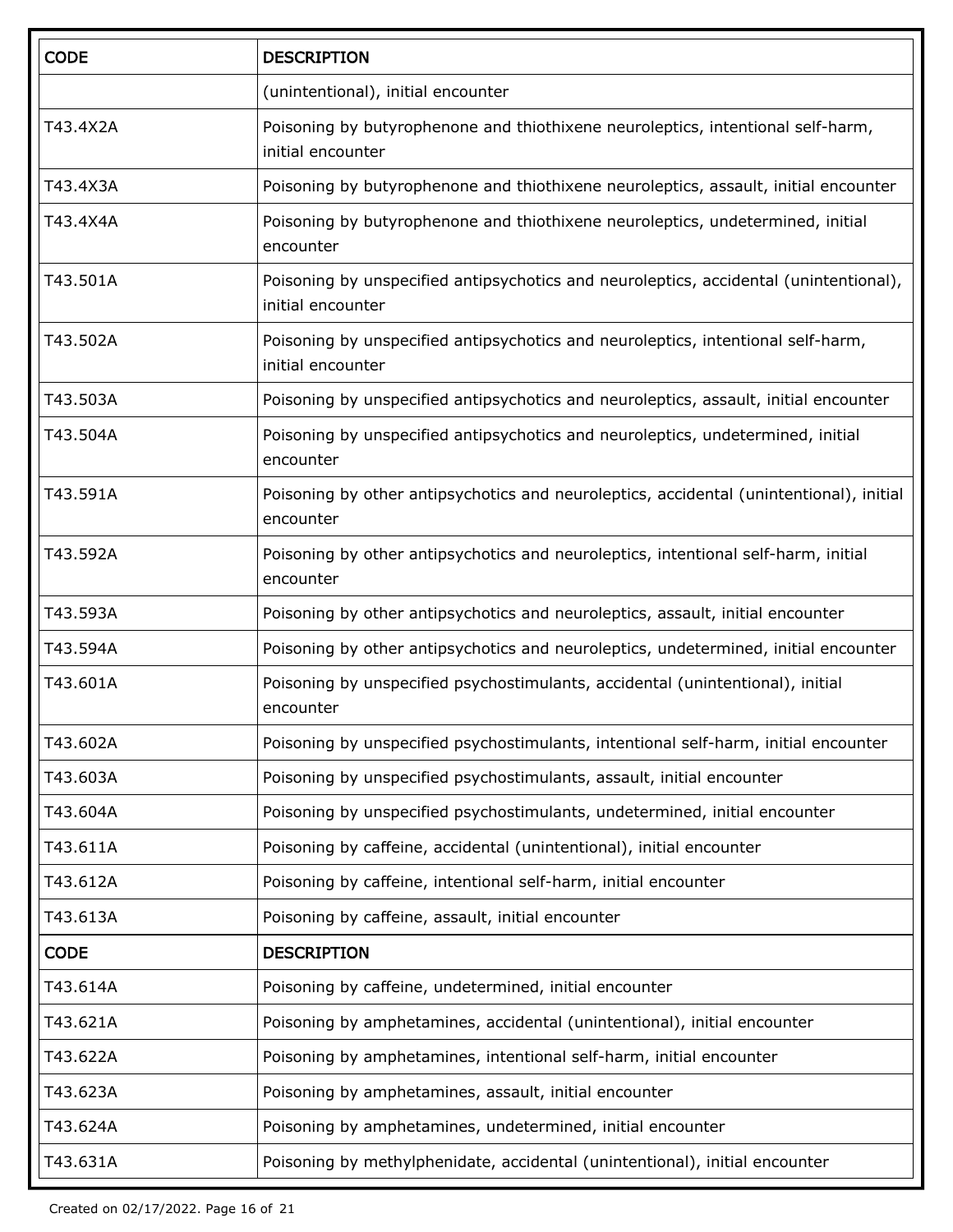| <b>CODE</b> | <b>DESCRIPTION</b>                                                                               |  |
|-------------|--------------------------------------------------------------------------------------------------|--|
| T43.632A    | Poisoning by methylphenidate, intentional self-harm, initial encounter                           |  |
| T43.633A    | Poisoning by methylphenidate, assault, initial encounter                                         |  |
| T43.634A    | Poisoning by methylphenidate, undetermined, initial encounter                                    |  |
| T43.641A    | Poisoning by ecstasy, accidental (unintentional), initial encounter                              |  |
| T43.641D    | Poisoning by ecstasy, accidental (unintentional), subsequent encounter                           |  |
| T43.641S    | Poisoning by ecstasy, accidental (unintentional), sequela                                        |  |
| T43.642A    | Poisoning by ecstasy, intentional self-harm, initial encounter                                   |  |
| T43.642D    | Poisoning by ecstasy, intentional self-harm, subsequent encounter                                |  |
| T43.642S    | Poisoning by ecstasy, intentional self-harm, sequela                                             |  |
| T43.643A    | Poisoning by ecstasy, assault, initial encounter                                                 |  |
| T43.643D    | Poisoning by ecstasy, assault, subsequent encounter                                              |  |
| T43.643S    | Poisoning by ecstasy, assault, sequela                                                           |  |
| T43.644A    | Poisoning by ecstasy, undetermined, initial encounter                                            |  |
| T43.644D    | Poisoning by ecstasy, undetermined, subsequent encounter                                         |  |
| T43.644S    | Poisoning by ecstasy, undetermined, sequela                                                      |  |
| T43.691A    | Poisoning by other psychostimulants, accidental (unintentional), initial encounter               |  |
| T43.692A    | Poisoning by other psychostimulants, intentional self-harm, initial encounter                    |  |
| T43.693A    | Poisoning by other psychostimulants, assault, initial encounter                                  |  |
| T43.694A    | Poisoning by other psychostimulants, undetermined, initial encounter                             |  |
| T43.8X1A    | Poisoning by other psychotropic drugs, accidental (unintentional), initial encounter             |  |
| T43.8X2A    | Poisoning by other psychotropic drugs, intentional self-harm, initial encounter                  |  |
| T43.8X3A    | Poisoning by other psychotropic drugs, assault, initial encounter                                |  |
| T43.8X4A    | Poisoning by other psychotropic drugs, undetermined, initial encounter                           |  |
| T43.91XA    | Poisoning by unspecified psychotropic drug, accidental (unintentional), initial<br>encounter     |  |
| T43.92XA    | Poisoning by unspecified psychotropic drug, intentional self-harm, initial encounter             |  |
| T43.93XA    | Poisoning by unspecified psychotropic drug, assault, initial encounter                           |  |
| T43.94XA    | Poisoning by unspecified psychotropic drug, undetermined, initial encounter                      |  |
| T45.0X1A    | Poisoning by antiallergic and antiemetic drugs, accidental (unintentional), initial<br>encounter |  |
| T45.0X2A    | Poisoning by antiallergic and antiemetic drugs, intentional self-harm, initial<br>encounter      |  |
| T45.0X3A    | Poisoning by antiallergic and antiemetic drugs, assault, initial encounter                       |  |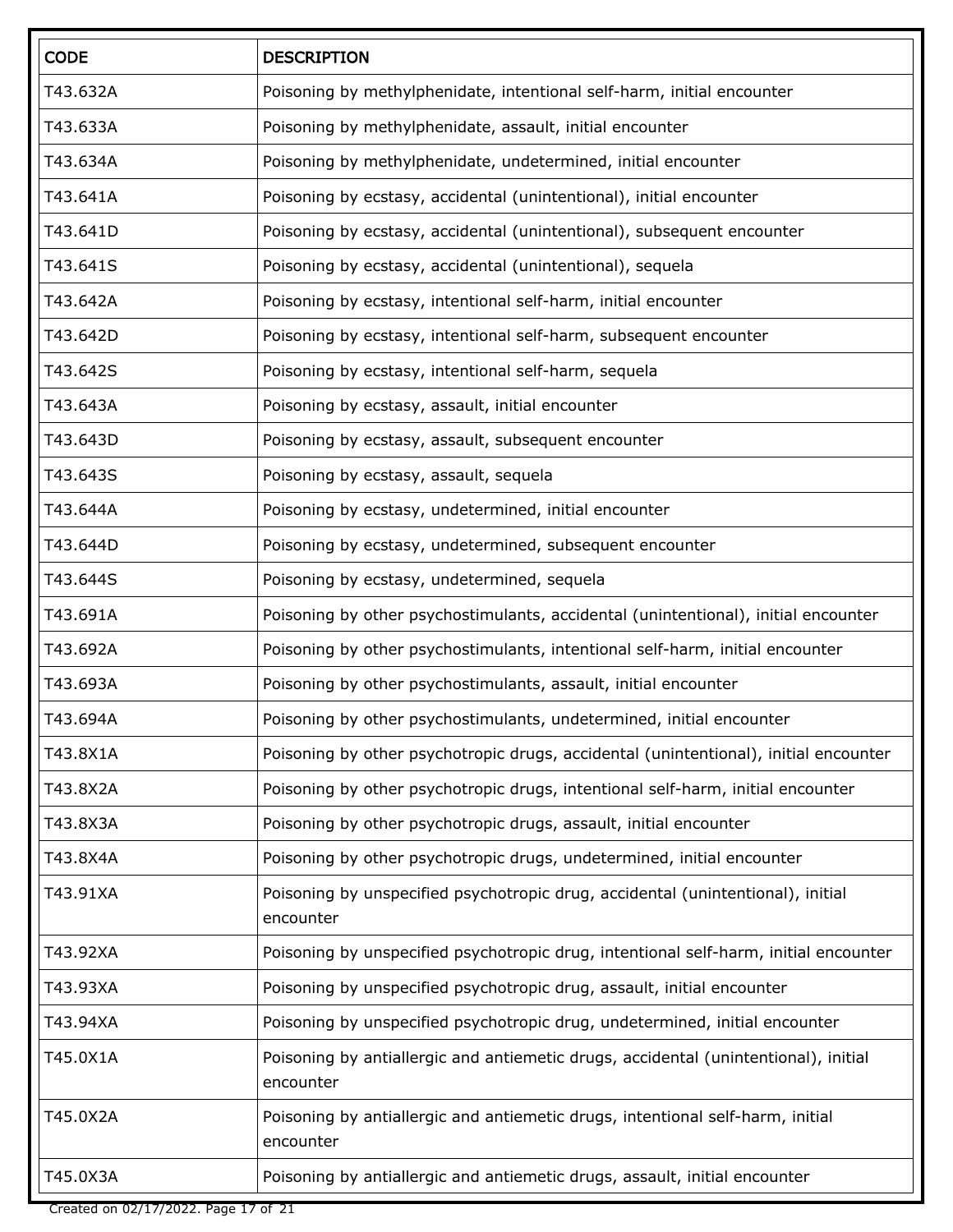| <b>CODE</b> | <b>DESCRIPTION</b>                                                                                                                  |  |  |
|-------------|-------------------------------------------------------------------------------------------------------------------------------------|--|--|
| T45.0X4A    | Poisoning by antiallergic and antiemetic drugs, undetermined, initial encounter                                                     |  |  |
| T46.0X1A    | Poisoning by cardiac-stimulant glycosides and drugs of similar action, accidental<br>(unintentional), initial encounter             |  |  |
| T46.0X2A    | Poisoning by cardiac-stimulant glycosides and drugs of similar action, intentional<br>self-harm, initial encounter                  |  |  |
| T46.0X3A    | Poisoning by cardiac-stimulant glycosides and drugs of similar action, assault, initial<br>encounter                                |  |  |
| T46.0X4A    | Poisoning by cardiac-stimulant glycosides and drugs of similar action, undetermined,<br>initial encounter                           |  |  |
| T50.901A    | Poisoning by unspecified drugs, medicaments and biological substances, accidental<br>(unintentional), initial encounter             |  |  |
| T50.902A    | Poisoning by unspecified drugs, medicaments and biological substances, intentional<br>self-harm, initial encounter                  |  |  |
| T50.903A    | Poisoning by unspecified drugs, medicaments and biological substances, assault,<br>initial encounter                                |  |  |
| T50.904A    | Poisoning by unspecified drugs, medicaments and biological substances,<br>undetermined, initial encounter                           |  |  |
| T50.911A    | Poisoning by multiple unspecified drugs, medicaments and biological substances,<br>accidental (unintentional), initial encounter    |  |  |
| T50.911D    | Poisoning by multiple unspecified drugs, medicaments and biological substances,<br>accidental (unintentional), subsequent encounter |  |  |
| T50.911S    | Poisoning by multiple unspecified drugs, medicaments and biological substances,<br>accidental (unintentional), sequela              |  |  |
| T50.912A    | Poisoning by multiple unspecified drugs, medicaments and biological substances,<br>intentional self-harm, initial encounter         |  |  |
| T50.912D    | Poisoning by multiple unspecified drugs, medicaments and biological substances,<br>intentional self-harm, subsequent encounter      |  |  |
| T50.912S    | Poisoning by multiple unspecified drugs, medicaments and biological substances,<br>intentional self-harm, sequela                   |  |  |
| T50.913A    | Poisoning by multiple unspecified drugs, medicaments and biological substances,<br>assault, initial encounter                       |  |  |
| T50.913D    | Poisoning by multiple unspecified drugs, medicaments and biological substances,<br>assault, subsequent encounter                    |  |  |
| T50.913S    | Poisoning by multiple unspecified drugs, medicaments and biological substances,<br>assault, sequela                                 |  |  |
| T50.914A    | Poisoning by multiple unspecified drugs, medicaments and biological substances,<br>undetermined, initial encounter                  |  |  |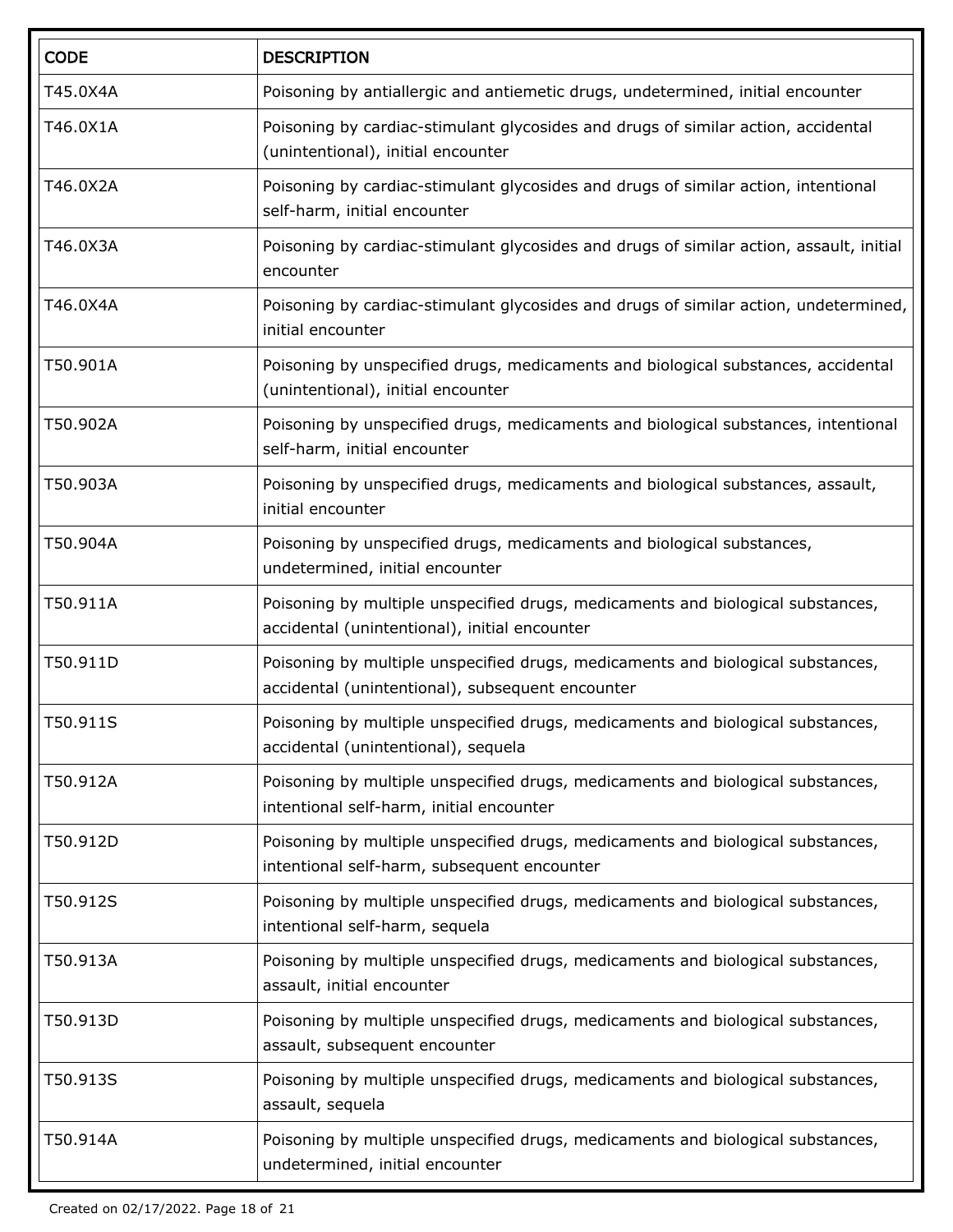| <b>CODE</b> | <b>DESCRIPTION</b>                                                                                                    |  |
|-------------|-----------------------------------------------------------------------------------------------------------------------|--|
| T50.914D    | Poisoning by multiple unspecified drugs, medicaments and biological substances,<br>undetermined, subsequent encounter |  |
| T50.914S    | Poisoning by multiple unspecified drugs, medicaments and biological substances,<br>undetermined, sequela              |  |
| T50.915A    | Adverse effect of multiple unspecified drugs, medicaments and biological<br>substances, initial encounter             |  |
| T50.915D    | Adverse effect of multiple unspecified drugs, medicaments and biological<br>substances, subsequent encounter          |  |
| T50.915S    | Adverse effect of multiple unspecified drugs, medicaments and biological<br>substances, sequela                       |  |
| T50.916A    | Underdosing of multiple unspecified drugs, medicaments and biological substances,<br>initial encounter                |  |
| T50.916D    | Underdosing of multiple unspecified drugs, medicaments and biological substances,<br>subsequent encounter             |  |
| T50.916S    | Underdosing of multiple unspecified drugs, medicaments and biological substances,<br>sequela                          |  |
| Z51.81      | Encounter for therapeutic drug level monitoring                                                                       |  |
| Z79.3       | Long term (current) use of hormonal contraceptives                                                                    |  |
| Z79.891     | Long term (current) use of opiate analgesic                                                                           |  |
| Z79.899     | Other long term (current) drug therapy                                                                                |  |
| Z91.19      | Patient's noncompliance with other medical treatment and regimen                                                      |  |

**ICD-10-CM Codes that DO NOT Support Medical Necessity**

**Group 1 Paragraph:**

N/A

#### **Group 1 Codes:**

N/A

#### **ICD-10-PCS Codes**

N/A

#### **Additional ICD-10 Information**

N/A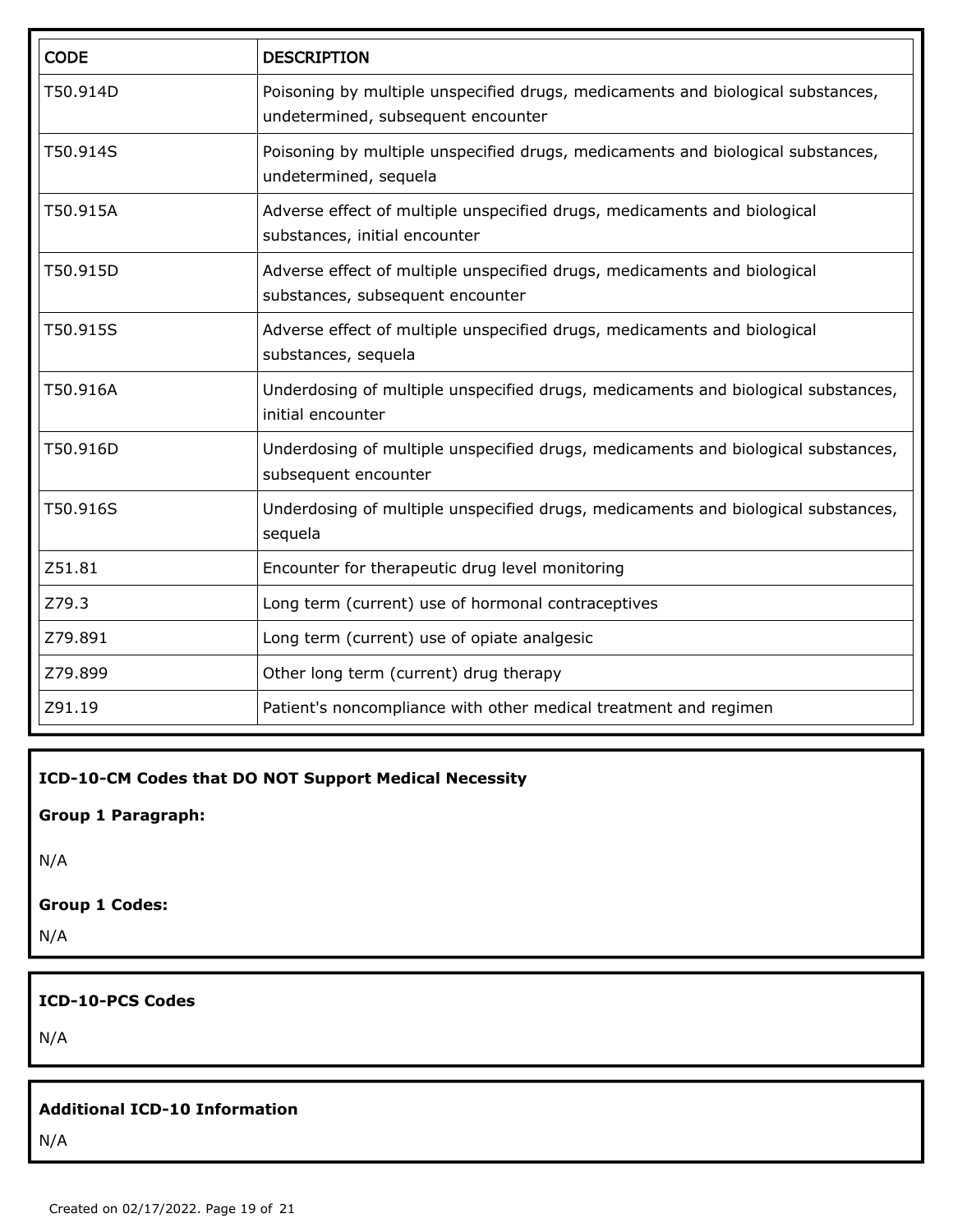#### **Bill Type Codes**

Contractors may specify Bill Types to help providers identify those Bill Types typically used to report this service. Absence of a Bill Type does not guarantee that the article does not apply to that Bill Type. Complete absence of all Bill Types indicates that coverage is not influenced by Bill Type and the article should be assumed to apply equally to all claims.

N/A

#### **Revenue Codes**

Contractors may specify Revenue Codes to help providers identify those Revenue Codes typically used to report this service. In most instances Revenue Codes are purely advisory. Unless specified in the article, services reported under other Revenue Codes are equally subject to this coverage determination. Complete absence of all Revenue Codes indicates that coverage is not influenced by Revenue Code and the article should be assumed to apply equally to all Revenue Codes.

N/A

#### **Other Coding Information**

N/A

# **Revision History Information**

| <b>REVISION</b><br><b>HISTORY</b><br><b>DATE</b> | <b>REVISION</b><br><b>HISTORY</b><br><b>NUMBER</b> | <b>REVISION HISTORY EXPLANATION</b>                                                                                                                                                                                                         |
|--------------------------------------------------|----------------------------------------------------|---------------------------------------------------------------------------------------------------------------------------------------------------------------------------------------------------------------------------------------------|
| 10/01/2021                                       | R <sub>3</sub>                                     | Based on the annual ICD-10 updates for 2022, M54.5, T40.7X1A, T40.7X2A,<br>T40.7X3A and T40.7X4A were deleted from ICD-10 Codes that Support Medical<br>Necessity and replaced by M54.51, M54.9, T40.711A, T40.712A, T40.713A,<br>T40.714A. |
| 10/01/2020                                       | R <sub>2</sub>                                     | Based on the annual ICD-10 updates for 2021, T40.4X1A, T40.4X2A, T40.4X3A and<br>T40.4X4A were deleted from ICD-10 Codes that Support Medical Necessity and<br>replaced by T40.491A, T40.492A, T40.493A and T40.494A.                       |
| 10/01/2019                                       | R1                                                 | Due to the annual ICD-10-CM update, the following ICD-10 codes were added to the<br>ICD-10 "Codes that Support Medical Necessity" section - Group 1:                                                                                        |
|                                                  |                                                    | T50.911A, T50.911D, T50.911S, T50.912A, T50.912D,                                                                                                                                                                                           |
|                                                  |                                                    | T50.912S, T50.913A, T50.913D, T50.913S, T50.914A,                                                                                                                                                                                           |